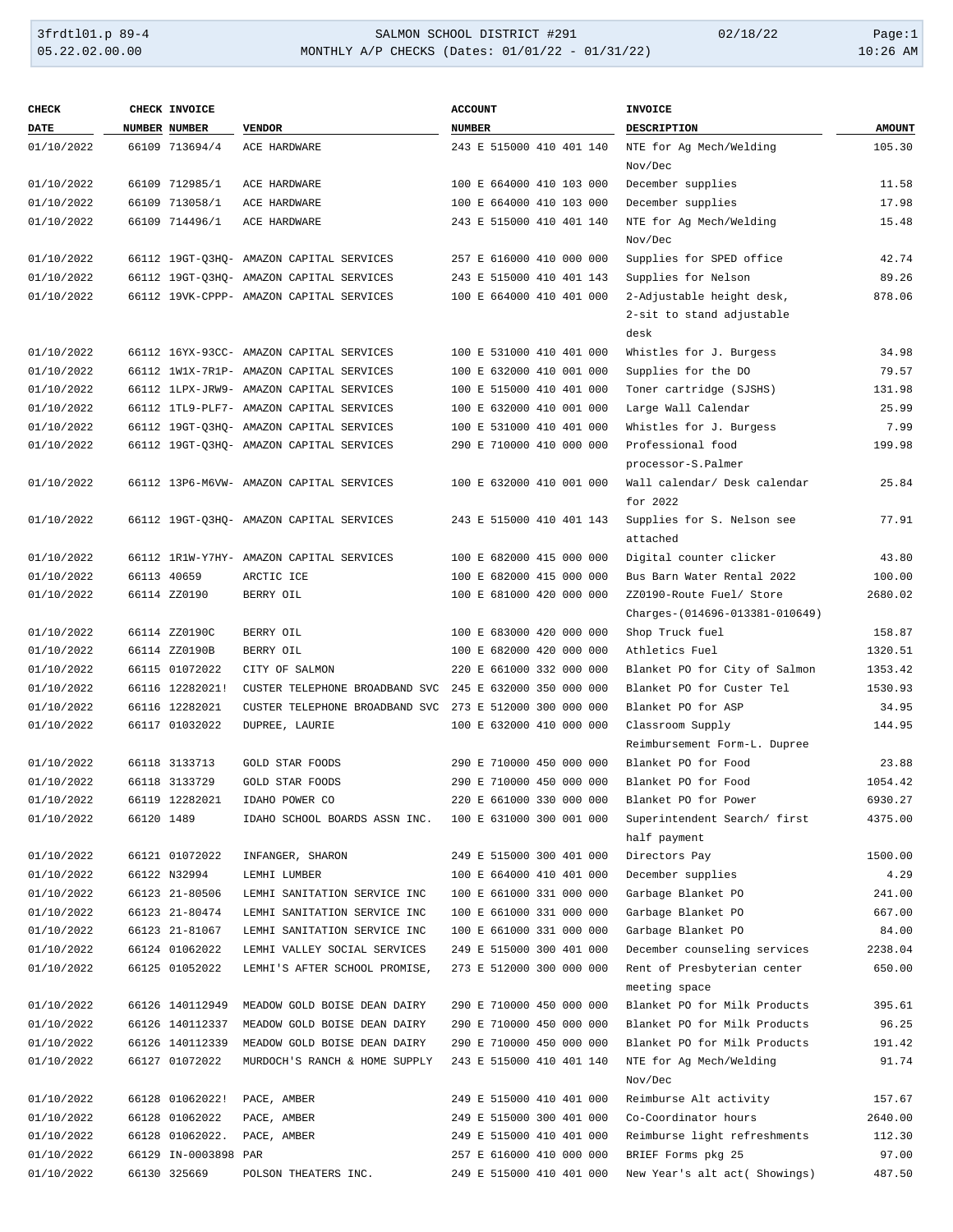### 3frdtl01.p 89-4 SALMON SCHOOL DISTRICT #291 02/18/22 Page:2 05.22.02.00.00 MONTHLY A/P CHECKS (Dates: 01/01/22 - 01/31/22) 10:26 AM

| <b>CHECK</b> |          | CHECK INVOICE        |                                                         | <b>ACCOUNT</b>           | <b>INVOICE</b>                |               |
|--------------|----------|----------------------|---------------------------------------------------------|--------------------------|-------------------------------|---------------|
| DATE         |          | <b>NUMBER NUMBER</b> | <b>VENDOR</b>                                           | <b>NUMBER</b>            | DESCRIPTION                   | <b>AMOUNT</b> |
| 01/10/2022   |          | 66131 N9191137       | QUADIENT LEASING USA, INC.                              | 100 E 632000 310 001 000 | Lease Agreement               | 376.29        |
| 01/10/2022   |          | 66132 21-5238        | RAY'S HEATING                                           | 100 E 664000 410 401 000 | rays heating to look at       | 190.00        |
|              |          |                      |                                                         |                          | toilet at high school         |               |
| 01/10/2022   |          | 66133 01072022       | RICHARD JORDAN CONSTRUCTION                             | 254 E 621000 300 000 000 | Pioneer Office Carpet         | 6042.00       |
| 01/10/2022   |          | 66134 125236         | SALMON RIVER PROPANE                                    | 100 E 661000 333 000 000 | Bus Shop Propane              | 187.72        |
| 01/10/2022   |          | 66135 12202021       | SALMON VALLEY PRINT                                     | 249 E 515000 410 401 000 | Print Materials for DFC       | 10.00         |
|              |          |                      |                                                         |                          | program/events                |               |
| 01/10/2022   |          | 66135 12142021       | SALMON VALLEY PRINT                                     | 249 E 515000 410 401 000 | Print Materials for DFC       | 15.80         |
|              |          |                      |                                                         |                          | program/events                |               |
| 01/10/2022   |          |                      | 66138 04-1757904 SAVEWAY MARKET                         | 249 E 515000 410 401 000 | LR for DFY & Leadership       | 143.12        |
|              |          |                      |                                                         |                          | Lunches NTE                   |               |
| 01/10/2022   |          |                      | 66138 81-1928997 SAVEWAY MARKET                         | 290 E 710000 450 000 000 | Blanket PO for food           | 794.03        |
| 01/10/2022   |          |                      | 66138 01-1749981 SAVEWAY MARKET                         | 249 E 515000 410 401 000 | LR for DFY & Leadership       | 27.13         |
|              |          |                      |                                                         |                          | Lunches NTE                   |               |
| 01/10/2022   |          |                      | 66138 01-1756981 SAVEWAY MARKET                         | 290 E 710000 450 000 000 | Blanket PO for food           | 79.29         |
| 01/10/2022   |          |                      | 66138 81-1932386 SAVEWAY MARKET                         | 290 E 710000 450 000 000 | Blanket PO for food           | 311.84        |
| 01/10/2022   |          |                      | 66138 04-1762885 SAVEWAY MARKET                         | 290 E 710000 450 000 000 | Blanket PO for food           | 5.38          |
| 01/10/2022   |          | 66138 12172021       | SAVEWAY MARKET                                          | 290 E 710000 450 000 000 | Blanket PO for food           | 7.98          |
| 01/10/2022   |          |                      | 66138 02-1711069 SAVEWAY MARKET                         | 249 E 515000 410 401 000 | LR for DFY & Leadership       | 62.92         |
|              |          |                      |                                                         |                          | Lunches NTE                   |               |
| 01/10/2022   |          |                      | 66138 04-1756573 SAVEWAY MARKET                         | 257 E 521000 410 000 000 | Food/Snacks-Life Skills       | 12.68         |
| 01/10/2022   |          |                      | 66138 02-1713150 SAVEWAY MARKET                         | 290 E 710000 450 000 000 | Blanket PO for food           | 13.86         |
| 01/10/2022   |          |                      | 66138 81-1927269 SAVEWAY MARKET                         | 290 E 710000 450 000 000 | Blanket PO for food           | 47.68         |
| 01/10/2022   |          |                      | 66138 05-1701156 SAVEWAY MARKET                         | 249 E 515000 410 401 000 | LR for DFY & Leadership       | 58.86         |
|              |          |                      |                                                         |                          | Lunches NTE                   |               |
| 01/10/2022   |          | 66139 01062022       | SEVERE, BRIDGET                                         | 240 E 515000 410 401 000 | Director Supplies             | 105.42        |
| 01/10/2022   |          | 66140 01062022       | SHEPPARD, KIMBERLY                                      | 249 E 515000 410 401 000 | Reim light refreshments       | 240.00        |
| 01/10/2022   |          | 66141 01062022       | STEELE MEMORIAL MEDICAL CENTER 100 E 521000 300 000 000 |                          | PT/OT(December Services)      | 5467.50       |
| 01/10/2022   |          |                      | 66142 81-1933963 SAVEWAY MARKET                         | 243 E 515000 410 401 140 | NTE for food science Nov/Dec  | 33.86         |
| 01/10/2022   |          |                      | 66142 01-1756926 SAVEWAY MARKET                         | 243 E 515000 410 401 140 | NTE for food science Nov/Dec  | 149.80        |
| 01/10/2022   |          |                      | 66142 01-1754919 SAVEWAY MARKET                         | 243 E 515000 410 401 140 | NTE for food science Nov/Dec  | 47.96         |
| 01/10/2022   |          |                      | 66142 01-1750474 SAVEWAY MARKET                         | 243 E 515000 410 401 140 | NTE for food science Nov/Dec  | 59.76         |
| 01/11/2022   |          | 66143 3128162        | GOLD STAR FOODS                                         | 290 E 710000 450 000 000 | Blanket PO for Food           | 31.84         |
| 01/11/2022   |          | 66143 3128166        | <b>GOLD STAR FOODS</b>                                  | 290 E 710000 450 000 000 | Blanket PO for Food           | 6479.96       |
| 01/11/2022   |          | 66143 3122793        | <b>GOLD STAR FOODS</b>                                  | 290 E 710000 450 000 000 | Blanket PO for Food           | 5695.13       |
| 01/11/2022   |          | 66143 3122788        | GOLD STAR FOODS                                         | 290 E 710000 450 000 000 | Blanket PO for Food           | 234.82        |
| 01/12/2022   |          | 66144 01122022       | BORN, CHRIS                                             | 100 E 632000 310 001 000 | Cell Phone reimbursement      | 150.00        |
| 01/12/2022   |          | 66145 01122022       | BRADSHAW, RUSTAN                                        | 100 E 632000 310 001 000 | Cell Phone reimbursement      | 150.00        |
| 01/12/2022   |          | 66146 01122022       | BURGESS, JEREMY                                         | 100 E 632000 310 001 000 | Cell Phone reimbursement      | 150.00        |
| 01/12/2022   |          | 66147 01122022       | PACE, DUSTIN                                            | 100 E 632000 310 001 000 | Cell Phone reimbursement      | 150.00        |
| 01/12/2022   |          | 66148 01122022       | PATTON, JILL                                            | 100 E 632000 310 001 000 | Cell Phone reimbursement      | 150.00        |
| 01/14/2022   |          |                      | 66149 id22-21491 UNIVERSITY OF OREGON                   | 100 E 515000 440 401 000 | CIS High School (200-299)     | 350.00        |
| 01/26/2022   |          |                      | 66150 20220125AD AFLAC GROUP INSURANCE                  | 100 L 218510 000 000 000 | Payroll accrual               | 235.60        |
| 01/26/2022   |          |                      | 66150 20220125BD AFLAC GROUP INSURANCE                  | 257 L 218510 000 000 000 | Payroll accrual               | 16.12         |
| 01/26/2022   |          |                      | 66150 20220125BD AFLAC GROUP INSURANCE                  | 257 L 218510 000 000 000 | Payroll accrual               | 8.65          |
| 01/26/2022   |          |                      | 66150 20220125AD AFLAC GROUP INSURANCE                  | 100 L 218510 000 000 000 | Payroll accrual               | 260.20        |
| 01/26/2022   |          |                      | 66150 20220125AD AFLAC GROUP INSURANCE                  | 100 L 218600 000 000 000 | Payroll accrual               | 119.12        |
| 01/26/2022   |          | 66151 40585          | ARCTIC ICE                                              | 100 E 664000 300 401 000 | Modular's Water-SJSHS         | 18.00         |
| 01/26/2022   |          |                      | 66152 7700012197 BIRDS LES SCHWAB TIRE CENTER           | 100 E 665000 410 000 000 | Battery for Grounds Vehicle   | 188.99        |
| 01/26/2022   | 66152 CR |                      | BIRDS LES SCHWAB TIRE CENTER                            | 100 E 681000 410 000 085 | CM for double pay in December | $-663.88$     |
| 01/26/2022   |          |                      | 66152 7700012229 BIRDS LES SCHWAB TIRE CENTER           | 100 E 681000 410 000 085 | Bus Parts 14-1 and 22-1 front | 1629.20       |
|              |          |                      |                                                         |                          | tires                         |               |
| 01/26/2022   |          | 66153 013122         | BLUE CROSS OF IDAHO                                     | 100 L 218600 000 000 000 | TARKALSON ADJ FOR ADDING      | 435.95        |
|              |          |                      |                                                         |                          | FAMILY                        |               |
| 01/26/2022   |          | 66154 182873         | BRYSON SALES AND SERVICE INC                            | 100 E 681000 410 000 085 | Bus Parts 08-1 2 rear brake   | 150.30        |
|              |          |                      |                                                         |                          | cans                          |               |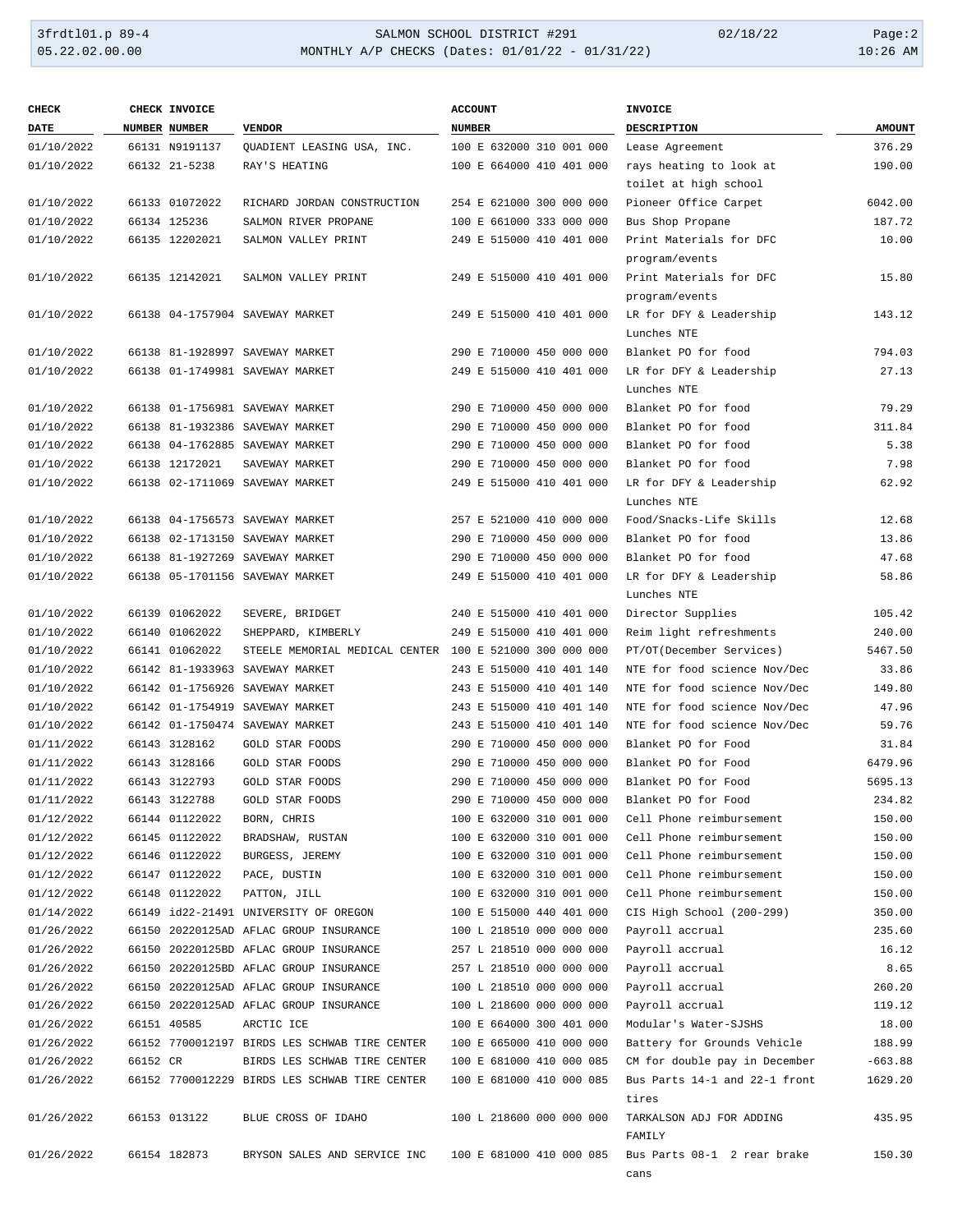| <b>CHECK</b> | CHECK INVOICE                   |                                                         | <b>ACCOUNT</b>           | <b>INVOICE</b>                                                   |               |
|--------------|---------------------------------|---------------------------------------------------------|--------------------------|------------------------------------------------------------------|---------------|
| DATE         | NUMBER NUMBER                   | <b>VENDOR</b>                                           | <b>NUMBER</b>            | DESCRIPTION                                                      | <b>AMOUNT</b> |
| 01/26/2022   | 66154 182578                    | BRYSON SALES AND SERVICE INC                            | 100 E 681000 410 000 085 | Bus Parts 14-1 2ea slack<br>adjusters 2ea spring brake<br>cans   | 628.54        |
| 01/26/2022   | 66154 182835                    | BRYSON SALES AND SERVICE INC                            | 100 E 681000 410 000 085 | Bus Parts 14-1 2ea slack<br>adjusters 2ea spring brake<br>cans   | 263.78        |
| 01/26/2022   | 66159 6551-76095 CARQUEST       |                                                         | 100 E 683000 410 000 000 | District vehicle parts, Red<br>dodge grounds truck               | 145.59        |
| 01/26/2022   | 66159 6551-75939 CARQUEST       |                                                         | 100 E 681000 410 000 085 | Bus Parts for December 2021<br>filters, oil, headlights<br>,tape | 6.38          |
| 01/26/2022   | 66159 6551-76002 CARQUEST       |                                                         | 100 E 681000 410 000 085 | Bus Parts for December 2021<br>filters, oil, headlights<br>,tape | 15.49         |
| 01/26/2022   | 66159 6551-75945 CARQUEST       |                                                         | 100 E 681000 410 000 085 | Bus Parts for December 2021<br>filters, oil, headlights<br>,tape | $-8.17$       |
| 01/26/2022   | 66159 6551-76003 CARQUEST       |                                                         | 100 E 681000 410 000 085 | Bus Parts for December 2021<br>filters, oil, headlights<br>,tape | $-7.70$       |
| 01/26/2022   | 66159 6551-75911 CAROUEST       |                                                         | 100 E 681000 410 000 100 | Bus Shop tools drill bits                                        | 17.76         |
| 01/26/2022   | 66159 6551-75912 CARQUEST       |                                                         | 100 E 681000 410 000 100 | Bus Shop tools drill bits                                        | 18.96         |
| 01/26/2022   | 66159 6551-75935 CARQUEST       |                                                         | 100 E 681000 410 000 085 | Bus Parts for December 2021<br>filters, oil, headlights<br>,tape | 46.69         |
| 01/26/2022   | 66159 6551-75942 CARQUEST       |                                                         | 100 E 681000 410 000 085 | Bus Parts for December 2021<br>filters, oil, headlights<br>,tape | 54.48         |
| 01/26/2022   | 66159 6551-75943 CARQUEST       |                                                         | 100 E 681000 410 000 085 | Bus Parts for December 2021<br>filters, oil, headlights<br>,tape | 4.89          |
| 01/26/2022   | 66159 6551-75912 CARQUEST       |                                                         | 100 E 681000 410 000 085 | Bus Parts for December 2021<br>filters, oil, headlights<br>,tape | 5.49          |
| 01/26/2022   | 66159 6551-75940 CARQUEST       |                                                         | 100 E 681000 410 000 085 | Bus Parts for December 2021<br>filters, oil, headlights<br>,tape | $-12.76$      |
| 01/26/2022   | 66159 6551-75901 CARQUEST       |                                                         | 100 E 681000 410 000 085 | Bus Parts for December 2021<br>filters, oil, headlights<br>,tape | 5.44          |
| 01/26/2022   | 66159    6551-75938    CARQUEST |                                                         | 100 E 681000 410 000 085 | Bus Parts for December 2021<br>filters, oil, headlights<br>,tape | 24.23         |
| 01/26/2022   | 66159 6551-76050 CARQUEST       |                                                         | 100 E 681000 410 000 085 | Bus Parts for December 2021<br>filters, oil, headlights<br>,tape | 46.69         |
| 01/26/2022   | 66159 6551-75911 CARQUEST       |                                                         | 100 E 681000 410 000 085 | Bus Parts for December 2021<br>filters, oil, headlights<br>,tape | 17.24         |
| 01/26/2022   | 66159 6551-76052 CARQUEST       |                                                         | 100 E 681000 410 000 085 | Bus Parts for December 2021<br>filters, oil, headlights<br>,tape | 26.22         |
| 01/26/2022   | 66160 01142022                  | COOPER, KATIE                                           | 263 E 641000 300 401 000 | Germinate Conference<br>Registration                             | 75.00         |
| 01/26/2022   | 66161 01262022B                 | CUSTER TELEPHONE BROADBAND SVC 245 E 632000 350 000 000 |                          | Blanket PO for Custer Tel                                        | 1476.84       |
| 01/26/2022   | 66161 01262022                  | CUSTER TELEPHONE BROADBAND SVC 273 E 512000 300 000 000 |                          | Blanket PO for ASP                                               | 34.95         |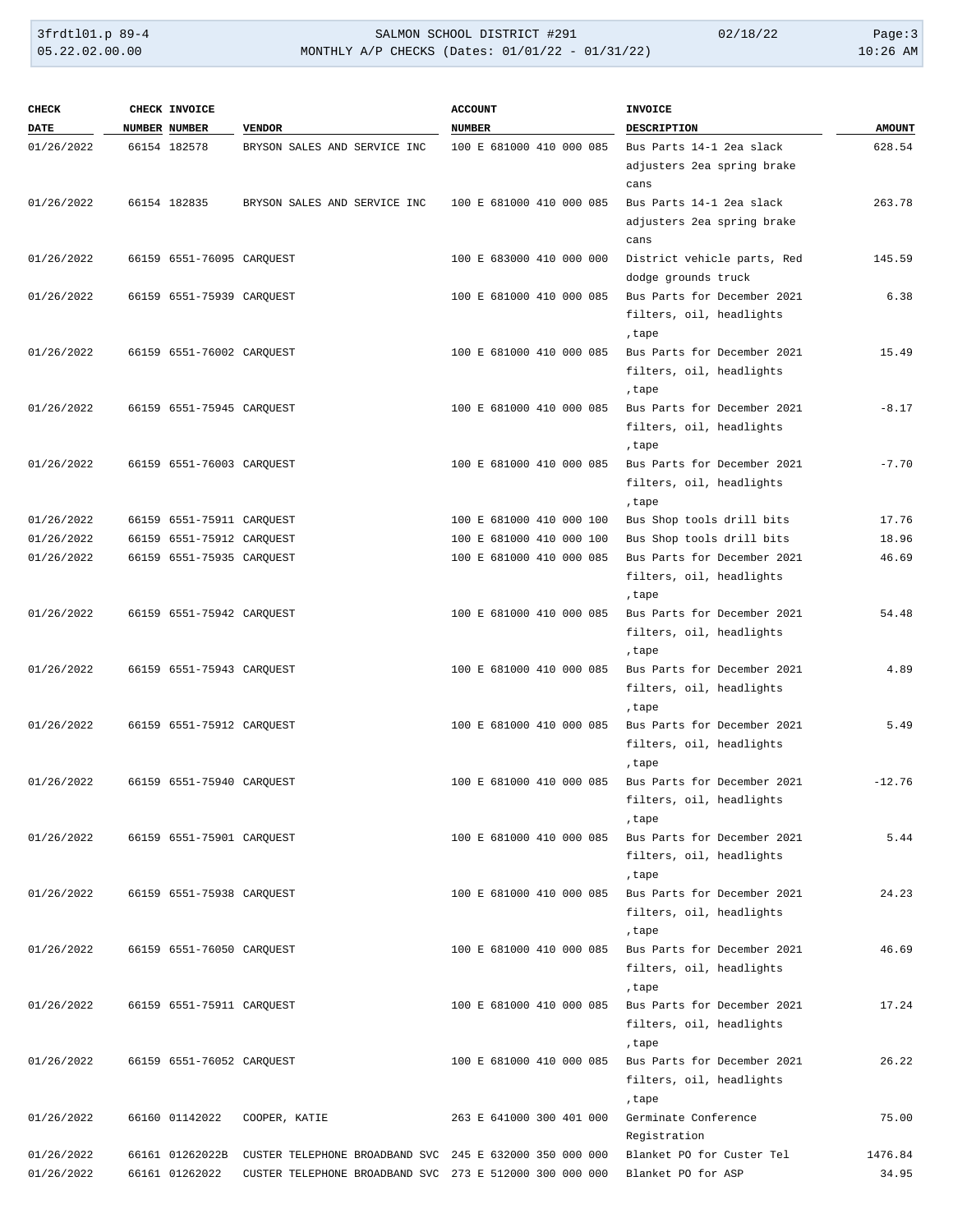### 3frdtl01.p 89-4 SALMON SCHOOL DISTRICT #291 02/18/22 Page:4 05.22.02.00.00 MONTHLY A/P CHECKS (Dates: 01/01/22 - 01/31/22) 10:26 AM

| <b>CHECK</b> |            | CHECK INVOICE        |                                                | <b>ACCOUNT</b>           | <b>INVOICE</b>                  |               |
|--------------|------------|----------------------|------------------------------------------------|--------------------------|---------------------------------|---------------|
| <b>DATE</b>  |            | <b>NUMBER NUMBER</b> | <b>VENDOR</b>                                  | <b>NUMBER</b>            | <b>DESCRIPTION</b>              | <b>AMOUNT</b> |
| 01/26/2022   |            |                      | 66162 20220125AD DELTA DENTAL OF IDAHO         | 100 L 218600 000 000 000 | Payroll accrual-DDent           | 2173.56       |
| 01/26/2022   |            |                      | 66162 20220125AD DELTA DENTAL OF IDAHO         | 251 L 218600 000 000 000 | Payroll accrual-DDent           | 65.86         |
| 01/26/2022   |            |                      | 66162 20220125BD DELTA DENTAL OF IDAHO         | 100 L 218600 000 000 000 | Payroll accrual-DDent           | 651.13        |
| 01/26/2022   |            |                      | 66162 20220125BD DELTA DENTAL OF IDAHO         | 251 L 218600 000 000 000 | Payroll accrual-DDent           | 32.93         |
| 01/26/2022   |            |                      | 66162 20220125BD DELTA DENTAL OF IDAHO         | 257 L 218600 000 000 000 | Payroll accrual-DDent           | 122.50        |
| 01/26/2022   |            |                      | 66162 20220125BD DELTA DENTAL OF IDAHO         | 290 L 218600 000 000 000 | Payroll accrual-DDent           | 110.64        |
| 01/26/2022   |            |                      | 66162 20220125BD DELTA DENTAL OF IDAHO         | 254 L 218600 000 000 000 | Payroll accrual-DDent           | 32.93         |
| 01/26/2022   |            | 66163 L27389         | ETC LITE                                       | 100 E 651000 310 001 000 | 1095-C Printing & Shipping      | 45.00         |
| 01/26/2022   |            | 66164 23537          | FIRST STREET WELDING INC                       | 100 E 665000 410 000 000 | parts for snow plow             | 331.09        |
| 01/26/2022   |            | 66165 01142022       | FOWLER, JOSHUA                                 | 100 E 661000 115 000 000 | Lunch Clean Up Hours            | 54.00         |
| 01/26/2022   |            | 66166 01132022       | GAYLORD INTERNATIONAL                          | 249 E 515000 385 401 000 | Lodging CADCA conference        | 4248.00       |
| 01/26/2022   |            | 66167 4054911        | GEM STATE PAPER & SUPPLY CO                    | 290 E 710000 410 000 000 | Blanket Po for Paper Products   | 192.63        |
| 01/26/2022   |            | 66167 4058541        | GEM STATE PAPER & SUPPLY CO                    | 290 E 710000 410 000 000 | Blanket Po for Paper Products   | 101.05        |
| 01/26/2022   |            | 66167 4058406        | GEM STATE PAPER & SUPPLY CO                    | 290 E 710000 410 000 000 | Blanket Po for Paper Products   | 290.40        |
| 01/26/2022   |            | 66168 3133121        | <b>GOLD STAR FOODS</b>                         | 290 E 710000 450 000 000 | Blanket PO for Food             | 5337.64       |
| 01/26/2022   |            | 66168 3133119        | <b>GOLD STAR FOODS</b>                         | 290 E 710000 450 000 450 | Blanket PO for CMDY Food        | 151.24        |
| 01/26/2022   |            | 66169 01262022       | <b>GROVE HOTEL</b>                             | 100 E 631000 380 001 000 | Day on the Hill Rooms, Born,    | 548.00        |
|              |            |                      |                                                |                          | Holden, Overacker, Dahle, 2     |               |
|              |            |                      |                                                |                          | nights                          |               |
| 01/26/2022   |            | 66169 01262022       | GROVE HOTEL                                    | 100 E 632000 380 001 000 | Day on the Hill Rooms, Born,    | 548.00        |
|              |            |                      |                                                |                          | Holden, Overacker, Dahle, 2     |               |
| 01/26/2022   |            | 66170 01182022       |                                                | 257 E 616000 300 000 000 | nights                          | 120.00        |
| 01/26/2022   |            | 66171 01122022       | HADLOCK, JEAN                                  | 290 E 710000 410 000 000 | Academic Testing                | 9.98          |
| 01/26/2022   |            | 66172 436734         | HALLE, AMBER<br>HAWLEY TROXELL                 | 100 E 631000 300 001 000 | Sink Plungers<br>Legal Services | 1124.00       |
| 01/26/2022   |            | 66173 01262022       | HUMAN DYNAMICS & DIAGNOSTICS                   | 260 E 521000 310 000 000 | GW, SE, SS, BB Dec, BB Nov,     | 7886.00       |
|              |            |                      |                                                |                          | CT, JN, CK, WS                  |               |
| 01/26/2022   |            | 66174 291223-1       | IDAHO DIGITAL LEARNING ACADEMY                 | 100 E 621000 305 401 000 | IDLA Online Classes             | 75.00         |
| 01/26/2022   | 66175 1563 |                      | IDAHO SCHOOL BOARDS ASSN INC.                  | 100 E 631000 410 001 000 | Policy Update Service           | 695.00        |
| 01/26/2022   | 66175 1659 |                      | IDAHO SCHOOL BOARDS ASSN INC.                  | 100 E 632000 310 001 000 | Day on the Hill Registration    | 260.00        |
| 01/26/2022   | 66175 1659 |                      | IDAHO SCHOOL BOARDS ASSN INC.                  | 100 E 631000 310 001 000 | Day on the Hill Registration    | 260.00        |
| 01/26/2022   |            | 66176 20220125AD IEA |                                                | 100 L 218905 000 000 000 | Payroll accrual                 | 2355.74       |
| 01/26/2022   |            | 66176 20220125AD IEA |                                                | 251 L 218905 000 000 000 | Payroll accrual                 | 62.91         |
| 01/26/2022   |            | 66176 20220125AD IEA |                                                | 231 L 218905 000 000 000 | Payroll accrual                 | 51.77         |
| 01/26/2022   |            | 66177 01112022       | INFANGER, SHARON                               | 233 E 515000 300 000 250 | Administration Fee- July        | 274.40        |
|              |            |                      |                                                |                          | $1 - Dec. 31$                   |               |
| 01/26/2022   |            | 66177 01112022A      | INFANGER, SHARON                               | 233 E 515000 300 000 250 | Administration Fees             | 1376.69       |
| 01/26/2022   |            | 66178 01202022       | LANE, JAYCEE                                   | 100 E 632000 410 000 000 | Classroom Supply                | 143.92        |
|              |            |                      |                                                |                          | Reimbursement Form              |               |
| 01/26/2022   |            | 66179 01132022       | LEMHI VALLEY SOCIAL SERVICES                   | 249 E 515000 300 401 000 | December Counseling services    | 539.01        |
| 01/26/2022   |            | 66179 01262022       | LEMHI VALLEY SOCIAL SERVICES                   | 260 E 521000 310 000 000 | CBRS December Services          | 23180.00      |
| 01/26/2022   |            |                      | 66180 20220125AD LEMHI COUNTY SHERIFF          | 257 L 218900 000 000 000 | Payroll deduction               | 68.67         |
| 01/26/2022   |            | 66181 140112978      | MEADOW GOLD BOISE DEAN DAIRY                   | 290 E 710000 450 000 000 | Blanket PO for Milk Products    | 246.10        |
| 01/26/2022   |            | 66181 140100176      | MEADOW GOLD BOISE DEAN DAIRY                   | 290 E 710000 450 000 000 | Blanket PO for Milk Products    | 183.25        |
| 01/26/2022   |            | 66181 140100178      | MEADOW GOLD BOISE DEAN DAIRY                   | 290 E 710000 450 000 000 | Blanket PO for Milk Products    | 225.40        |
| 01/26/2022   |            | 66181 140100045      | MEADOW GOLD BOISE DEAN DAIRY                   | 290 E 710000 450 000 000 | Blanket PO for Milk Products    | 141.20        |
| 01/26/2022   |            | 66181 140100047      | MEADOW GOLD BOISE DEAN DAIRY                   | 290 E 710000 450 000 000 | Blanket PO for Milk Products    | 239.31        |
| 01/26/2022   |            |                      | 66182 20220125AD NCPERS GROUP LIFE INS         | 100 L 218700 000 000 000 | Payroll accrual                 | 192.00        |
| 01/26/2022   |            |                      | 66182 20220125AD NCPERS GROUP LIFE INS         | 231 L 218700 000 000 000 | Payroll accrual                 | 16.00         |
| 01/26/2022   |            |                      | 66182 20220125BD NCPERS GROUP LIFE INS         | 100 L 218700 000 000 000 | Payroll accrual                 | 48.00         |
| 01/26/2022   |            |                      | 66182 20220125BD NCPERS GROUP LIFE INS         | 257 L 218700 000 000 000 | Payroll accrual                 | 16.00         |
| 01/26/2022   |            |                      | 66183 20220125AD NEBRASKA CHILD SUPPORT PAYMNT | 100 L 218900 000 000 000 | R BRADSHAW AR24P7HNGDYZL        | 853.00        |
| 01/26/2022   |            | 66184 01112022       | NORTHWEST NAZARENE UNIVERSITY                  | 100 E 515000 300 401 000 | NNU Dual Credit                 | 10875.00      |
| 01/26/2022   |            | 66185 01172022       | PALMER, SUZY                                   | 290 E 710000 450 000 000 | Reim for supplies for Food      | 91.14         |
|              |            |                      |                                                |                          | Service                         |               |
| 01/26/2022   |            | 66186 596826         | PETERBILT                                      | 100 E 681000 410 000 085 | Bus Parts 16-1 coolant and      | 109.12        |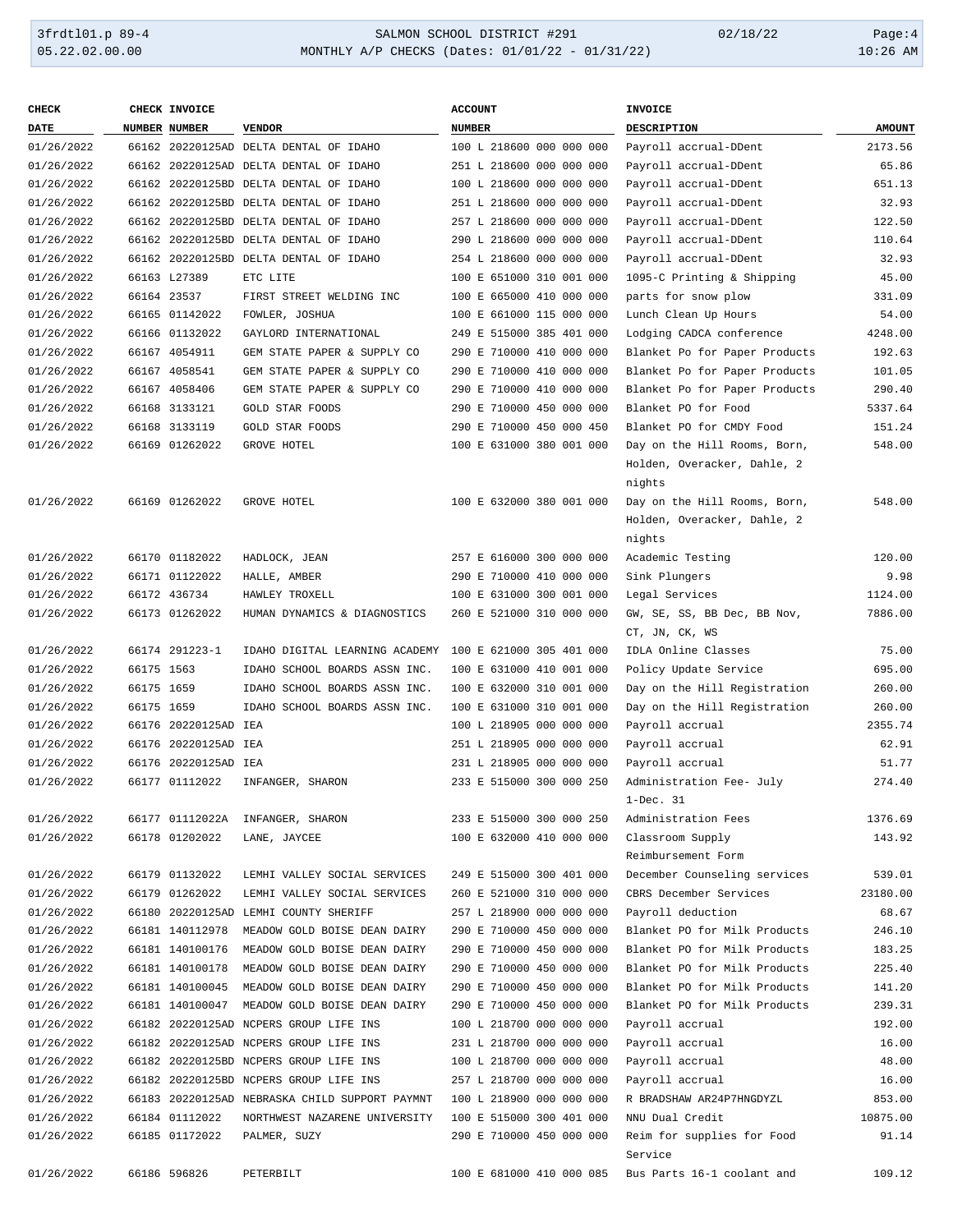## 3frdtl01.p 89-4 SALMON SCHOOL DISTRICT #291 02/18/22 Page:5 05.22.02.00.00 MONTHLY A/P CHECKS (Dates: 01/01/22 - 01/31/22) 10:26 AM

| <b>CHECK</b> |            | CHECK INVOICE                         |                                                         | <b>ACCOUNT</b>           | <b>INVOICE</b>                                    |               |
|--------------|------------|---------------------------------------|---------------------------------------------------------|--------------------------|---------------------------------------------------|---------------|
| <b>DATE</b>  |            | NUMBER NUMBER                         | <b>VENDOR</b>                                           | <b>NUMBER</b>            | <b>DESCRIPTION</b>                                | <b>AMOUNT</b> |
|              |            |                                       |                                                         |                          | cable ties                                        |               |
| 01/26/2022   |            | 66187 01142022                        | PIONEER SCHOOL                                          | 100 R 419900 000 000 000 | Donations for Angel Fund                          | 1000.00       |
| 01/26/2022   |            | 66188 01172022                        | OUADIENT LEASING USA, INC.                              | 100 E 632000 410 001 000 | Postage                                           | 1000.00       |
| 01/26/2022   |            | 66189 01142022A                       | RECORDER HERALD                                         | 249 E 515000 300 401 000 | Display ad-Don't drink and                        | 97.58         |
|              |            |                                       |                                                         |                          | Drive                                             |               |
| 01/26/2022   |            | 66189 01142022                        | RECORDER HERALD                                         | 233 E 515000 300 000 250 | Job ads- hiring                                   | 31.50         |
| 01/26/2022   |            | 66190 01192022                        | RISE BROADBAND                                          | 245 E 632000 300 000 000 | Web Hosting, Salmon School                        | 24.00         |
|              |            |                                       |                                                         |                          | District Blanket PO                               |               |
| 01/26/2022   |            | 66191 01192022                        | SALMON EDUCATION FOUNDATION                             | 722 E 664000 410 000 000 | Over Payment Reim.                                | 793.00        |
| 01/26/2022   |            | 66192 01182022                        | SALMON RIVER PROPANE                                    | 100 E 661000 333 000 000 | Maint. Shed Propane                               | 670.79        |
| 01/26/2022   |            | 66192 01112022                        | SALMON RIVER PROPANE                                    | 100 E 661000 333 000 000 | Maint. Shed Propane                               | 236.56        |
| 01/26/2022   |            | 66192 01182022A                       | SALMON RIVER PROPANE                                    | 100 E 661000 333 000 000 | Bus Shop Propane                                  | 203.26        |
| 01/26/2022   |            | 66193 01142022                        | SALMON VALLEY BUSINESS AND INN                          | 249 E 515000 385 401 000 | Room Rental SSAPCO(Leadership                     | 75.00         |
|              |            |                                       |                                                         |                          | training)                                         |               |
| 01/26/2022   |            | 66194 24398408                        | SHAMROCK FOODS COMPANY                                  | 290 E 710000 450 000 000 | Blanket PO for food                               | 846.04        |
| 01/26/2022   |            |                                       | 66195 20220125AD STATE IDAHO DEPT OF EDUCATION          | 100 E 632000 310 001 000 | Payroll accrual                                   | 14.05         |
| 01/26/2022   |            | 66196 01172022                        | STEELE MEMORIAL MEDICAL CENTER                          | 100 E 681000 300 000 050 | Random DOT drug test for 3                        | 147.00        |
|              |            |                                       |                                                         |                          | drivers                                           |               |
| 01/26/2022   | 66197 1001 |                                       | THE MAHONEY FAMILY SAFETY CENT 275 E 621000 300 001 000 |                          | SEL lessons for Pioneer Nov.                      | 900.00        |
|              |            |                                       |                                                         |                          | and Dec.                                          |               |
| 01/26/2022   |            |                                       | 66198 20220125AD UNITED HERITAGE LIFE INS CO            | 100 L 218600 000 000 000 | Payroll accrual                                   | 516.86        |
| 01/26/2022   |            |                                       | 66198 20220125AD UNITED HERITAGE LIFE INS CO            | 231 L 218600 000 000 000 | Payroll accrual                                   | 8.70          |
| 01/26/2022   |            |                                       | 66198 20220125AD UNITED HERITAGE LIFE INS CO            | 251 L 218600 000 000 000 | Payroll accrual                                   | 17.41         |
| 01/26/2022   |            |                                       | 66198 20220125BD UNITED HERITAGE LIFE INS CO            | 100 L 218600 000 000 000 | Payroll accrual                                   | 219.17        |
| 01/26/2022   |            |                                       | 66198 20220125BD UNITED HERITAGE LIFE INS CO            | 251 L 218600 000 000 000 | Payroll accrual                                   | 8.70          |
| 01/26/2022   |            |                                       | 66198 20220125BD UNITED HERITAGE LIFE INS CO            | 257 L 218600 000 000 000 | Payroll accrual                                   | 41.07         |
| 01/26/2022   |            |                                       | 66198 20220125BD UNITED HERITAGE LIFE INS CO            | 290 L 218600 000 000 000 | Payroll accrual                                   | 20.53         |
| 01/26/2022   |            |                                       | 66198 20220125BD UNITED HERITAGE LIFE INS CO            | 254 L 218600 000 000 000 | Payroll accrual                                   | 17.41         |
| 01/26/2022   |            | 66199 01102022                        | UNREIN, KIM                                             | 100 E 632000 410 000 000 | Classroom Supply                                  | 12.80         |
|              |            |                                       |                                                         |                          | Reimbursement Form                                |               |
| 01/26/2022   |            | 66200 01122022                        | VERIZON WIRELESS                                        | 245 E 632000 350 000 000 | Verizon Blanket PO                                | 145.38        |
| 01/27/2022   | 66201 4    |                                       | SALMON EDUCATION FOUNDATION                             | 722 E 664000 410 000 000 | Power reim-1 day in Dec./                         | 170.21        |
|              |            |                                       |                                                         |                          | Water & Sewer reim- 11 days                       |               |
| 01/31/2022   |            | 66202 013121                          | DELTA DENTAL OF IDAHO                                   | 100 L 218600 000 000 000 | COBRA- NATELSON                                   | 65.46         |
| 01/31/2022   |            |                                       | 66203 20220125AD SALMON SCHOOL DISTRICT #291            | 231 E 515000 110 401 000 | Payroll accrual - Rent                            | 225.00        |
| 01/31/2022   |            |                                       | 66203 20220125AD SALMON SCHOOL DISTRICT #291            | 100 L 218600 000 000 000 | Payroll accrual                                   | 90.66         |
|              |            |                                       | 12/28/2021 202100170 20211228AD STATE TAX COMMISSION    | 100 L 218400 000 000 000 | Payroll accrual                                   | 0.00          |
|              |            | 12/28/2021 202100171 20211228AD EFTPS |                                                         | 100 L 218100 000 000 000 | Payroll accrual                                   | 38.48         |
|              |            | 12/28/2021 202100171 20211228AD EFTPS |                                                         | 100 L 218300 000 000 000 | Payroll accrual                                   | 0.00          |
|              |            | 12/28/2021 202100171 20211228AD EFTPS |                                                         | 100 L 218200 000 000 000 | Payroll accrual                                   | 9.01          |
|              |            | 12/28/2021 202100171 20211228AF EFTPS |                                                         | 100 L 218100 000 000 000 | Payroll accrual                                   | 38.48         |
|              |            | 12/28/2021 202100171 20211228AF EFTPS |                                                         | 100 L 218200 000 000 000 | Payroll accrual                                   | 9.01          |
|              |            | 12/28/2021 202100172 20211228AD PERSI |                                                         | 100 L 218500 000 000 000 | Payroll accrual                                   | $-17.10$      |
|              |            | 12/28/2021 202100172 20211228AF PERSI |                                                         | 100 L 218500 000 000 000 |                                                   | 0.00          |
|              |            | 12/28/2021 202100172 20211228AF PERSI |                                                         | 100 L 218500 000 000 000 | Payroll accrual PERSI SL<br>Payroll accrual PERSI | 0.00          |
|              |            |                                       |                                                         |                          |                                                   |               |
|              |            |                                       |                                                         |                          | Adjustment                                        |               |
|              |            | 12/28/2021 202100172 20211228AF PERSI |                                                         | 100 L 218500 000 000 000 | Payroll accrual                                   | 17.10         |
|              |            |                                       | 12/28/2021 202100173 20211228BD STATE TAX COMMISSION    | 100 L 218400 000 000 000 | Payroll accrual                                   | 0.00          |
|              |            | 12/28/2021 202100174 20211228BD EFTPS |                                                         | 100 L 218100 000 000 000 | Payroll accrual                                   | 0.00          |
|              |            | 12/28/2021 202100174 20211228BD EFTPS |                                                         | 100 L 218300 000 000 000 | Payroll accrual                                   | 0.00          |
|              |            | 12/28/2021 202100174 20211228BD EFTPS |                                                         | 100 L 218200 000 000 000 | Payroll accrual                                   | 0.00          |
|              |            | 12/28/2021 202100174 20211228BF EFTPS |                                                         | 100 L 218100 000 000 000 | Payroll accrual                                   | 0.00          |
|              |            | 12/28/2021 202100174 20211228BF EFTPS |                                                         | 100 L 218200 000 000 000 | Payroll accrual                                   | 0.00          |
|              |            |                                       | 12/23/2021 202100175 20211223EF BLUE CROSS OF IDAHO     | 100 L 218600 000 000 000 | Payroll accrual                                   | $-559.55$     |
|              |            | 12/23/2021 202100176 20211223ED PERSI |                                                         | 100 L 218500 000 000 000 | Payroll accrual                                   | $-57.85$      |
|              |            | 12/23/2021 202100176 20211223EF PERSI |                                                         | 100 L 218500 000 000 000 | Payroll accrual PERSI SL                          | 0.00          |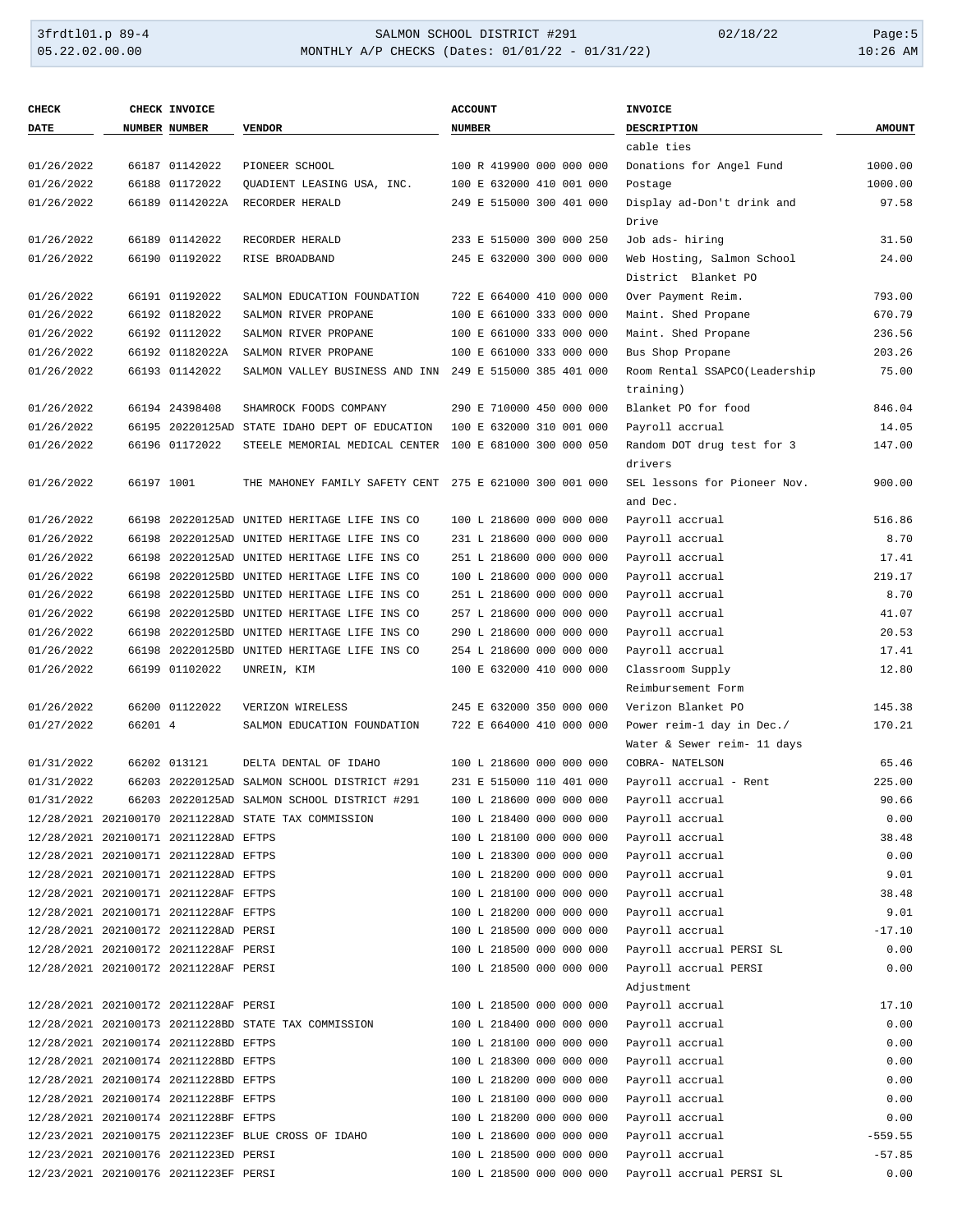| <b>CHECK</b>                  | CHECK INVOICE                         |                                                      | <b>ACCOUNT</b>           | <b>INVOICE</b>           |               |
|-------------------------------|---------------------------------------|------------------------------------------------------|--------------------------|--------------------------|---------------|
| DATE                          | NUMBER NUMBER                         | <b>VENDOR</b>                                        | <b>NUMBER</b>            | DESCRIPTION              | <b>AMOUNT</b> |
|                               | 12/23/2021 202100176 20211223EF PERSI |                                                      | 100 L 218500 000 000 000 | Payroll accrual PERSI    | $-96.48$      |
|                               |                                       |                                                      |                          | Adjustment               |               |
|                               |                                       | 12/23/2021 202100177 20211223CD STATE TAX COMMISSION | 100 L 218400 000 000 000 | Payroll accrual          | $-5.00$       |
|                               |                                       | 12/23/2021 202100177 20211223GD STATE TAX COMMISSION | 100 L 218400 000 000 000 | Payroll accrual          | 0.00          |
|                               | 12/23/2021 202100178 20211223CD EFTPS |                                                      | 100 L 218300 000 000 000 | Payroll accrual          | $-10.00$      |
|                               | 12/23/2021 202100178 20211223GD EFTPS |                                                      | 100 L 218100 000 000 000 | Payroll accrual          | $-47.51$      |
|                               | 12/23/2021 202100178 20211223GD EFTPS |                                                      | 100 L 218300 000 000 000 | Payroll accrual          | 0.00          |
|                               | 12/23/2021 202100178 20211223GD EFTPS |                                                      | 100 L 218200 000 000 000 | Payroll accrual          | $-11.11$      |
|                               | 12/23/2021 202100178 20211223GF EFTPS |                                                      | 100 L 218100 000 000 000 | Payroll accrual          | $-47.51$      |
|                               | 12/23/2021 202100178 20211223GF EFTPS |                                                      | 100 L 218200 000 000 000 | Payroll accrual          | $-11.11$      |
|                               |                                       | 12/23/2021 202100179 20211223FF BLUE CROSS OF IDAHO  | 100 L 218600 000 000 000 | Payroll accrual          | 559.55        |
|                               | 12/23/2021 202100180 20211223FD PERSI |                                                      | 100 L 218500 000 000 000 | Payroll accrual          | 57.85         |
|                               | 12/23/2021 202100180 20211223FF PERSI |                                                      | 100 L 218500 000 000 000 | Payroll accrual PERSI SL | 0.00          |
|                               | 12/23/2021 202100180 20211223FF PERSI |                                                      | 100 L 218500 000 000 000 | Payroll accrual PERSI    | 96.48         |
|                               |                                       |                                                      |                          | Adjustment               |               |
|                               |                                       | 12/23/2021 202100181 20211223DD STATE TAX COMMISSION | 100 L 218400 000 000 000 | Payroll accrual          | 5.00          |
|                               |                                       | 12/23/2021 202100181 20211223HD STATE TAX COMMISSION | 100 L 218400 000 000 000 | Payroll accrual          | 0.00          |
|                               | 12/23/2021 202100182 20211223DD EFTPS |                                                      | 100 L 218300 000 000 000 | Payroll accrual          | 10.00         |
|                               | 12/23/2021 202100182 20211223HD EFTPS |                                                      | 100 L 218100 000 000 000 | Payroll accrual          | 47.51         |
|                               | 12/23/2021 202100182 20211223HD EFTPS |                                                      | 100 L 218300 000 000 000 | Payroll accrual          | 0.00          |
|                               | 12/23/2021 202100182 20211223HD EFTPS |                                                      | 100 L 218200 000 000 000 | Payroll accrual          | 11.11         |
|                               | 12/23/2021 202100182 20211223HF EFTPS |                                                      | 100 L 218100 000 000 000 | Payroll accrual          | 47.51         |
|                               | 12/23/2021 202100182 20211223HF EFTPS |                                                      | 100 L 218200 000 000 000 | Payroll accrual          | 11.11         |
|                               |                                       | 12/31/2021 202100183 20211231AD STATE TAX COMMISSION | 100 L 218400 000 000 000 | Payroll accrual          | 0.00          |
|                               | 12/31/2021 202100184 20211231AD EFTPS |                                                      | 100 L 218100 000 000 000 | Payroll accrual          | 23.68         |
|                               | 12/31/2021 202100184 20211231AD EFTPS |                                                      | 100 L 218300 000 000 000 | Payroll accrual          | 0.00          |
|                               | 12/31/2021 202100184 20211231AD EFTPS |                                                      | 100 L 218200 000 000 000 | Payroll accrual          | 5.54          |
|                               | 12/31/2021 202100184 20211231AF EFTPS |                                                      | 100 L 218100 000 000 000 | Payroll accrual          | 23.68         |
|                               | 12/31/2021 202100184 20211231AF EFTPS |                                                      | 100 L 218200 000 000 000 | Payroll accrual          | 5.54          |
| 01/04/2022 202100185 75576210 |                                       | WRIGHT EXPRESS FSC                                   | 100 E 531000 380 401 000 | November fuel bill       | 297.05        |
| 01/04/2022 202100185 75576210 |                                       | WRIGHT EXPRESS FSC                                   | 100 E 632000 380 001 000 | November fuel bill       | 128.15        |
| 01/04/2022 202100185 75576210 |                                       | WRIGHT EXPRESS FSC                                   | 100 E 682200 420 000 000 | November fuel bill       | 30.30         |
| 01/04/2022 202100185 75576210 |                                       | WRIGHT EXPRESS FSC                                   | 241 E 515000 410 401 000 | November fuel bill       | 149.18        |
| 01/04/2022 202100185 75576210 |                                       | WRIGHT EXPRESS FSC                                   | 271 E 621000 385 000 000 | November fuel bill       | 83.22         |
| 01/04/2022 202100185 75576210 |                                       | WRIGHT EXPRESS FSC                                   | 100 E 683000 420 000 000 | November fuel bill       | 40.38         |
| 01/04/2022 202100186 11821    |                                       | IDAHO STATE TAX COMMISSION                           | 100 L 223100 000 000 000 | December Sales Tax       | 498.35        |
| 01/04/2022 202100186 11821    |                                       | IDAHO STATE TAX COMMISSION                           | 100 E 531000 300 401 000 | December Sales Tax       | 213.34        |
| 01/04/2022 202100186 11821    |                                       | IDAHO STATE TAX COMMISSION                           | 290 E 710000 390 000 000 | December Sales Tax       | 5.40          |
|                               |                                       | 01/25/2022 202100187 20220125AD BLUE CROSS OF IDAHO  | 100 L 218600 000 000 000 | Payroll accrual          | 7102.46       |
|                               |                                       | 01/25/2022 202100187 20220125AF BLUE CROSS OF IDAHO  | 100 L 218600 000 000 000 | Payroll accrual          | 26470.04      |
|                               |                                       | 01/25/2022 202100187 20220125AF BLUE CROSS OF IDAHO  | 231 L 218600 000 000 000 | Payroll accrual          | 559.55        |
|                               |                                       | 01/25/2022 202100187 20220125AF BLUE CROSS OF IDAHO  | 251 L 218600 000 000 000 | Payroll accrual          | 559.55        |
|                               | 01/25/2022 202100188 20220125AD PERSI |                                                      | 100 L 218500 000 000 000 | Payroll accrual          | 15886.55      |
|                               | 01/25/2022 202100188 20220125AD PERSI |                                                      | 251 L 218500 000 000 000 | Payroll accrual          | 391.92        |
|                               | 01/25/2022 202100188 20220125AD PERSI |                                                      | 231 L 218500 000 000 000 | Payroll accrual          | 335.09        |
|                               | 01/25/2022 202100188 20220125AD PERSI |                                                      | 289 L 218500 000 000 000 | Payroll accrual          | 0.00          |
|                               | 01/25/2022 202100188 20220125AD PERSI |                                                      | 100 L 218500 000 000 000 | Payroll accrual          | 1337.94       |
|                               | 01/25/2022 202100188 20220125AD PERSI |                                                      | 100 L 218500 000 000 000 | Payroll accrual          | 1480.00       |
|                               | 01/25/2022 202100188 20220125AD PERSI |                                                      | 100 L 218500 000 000 000 | Payroll accrual          | 400.00        |
|                               | 01/25/2022 202100188 20220125AF PERSI |                                                      | 100 L 218500 000 000 000 | Payroll accrual PERSI SL | 0.00          |
|                               | 01/25/2022 202100188 20220125AF PERSI |                                                      | 251 L 218500 000 000 000 | Payroll accrual PERSI SL | 0.00          |
|                               | 01/25/2022 202100188 20220125AF PERSI |                                                      | 231 L 218500 000 000 000 | Payroll accrual PERSI SL | 0.00          |
|                               | 01/25/2022 202100188 20220125AF PERSI |                                                      | 289 L 218500 000 000 000 | Payroll accrual PERSI SL | 0.00          |
|                               | 01/25/2022 202100188 20220125AF PERSI |                                                      | 100 L 218500 000 000 000 | Payroll accrual          | 0.00          |
|                               | 01/25/2022 202100188 20220125AF PERSI |                                                      | 251 L 218500 000 000 000 | Payroll accrual          | 0.00          |
|                               | 01/25/2022 202100188 20220125AF PERSI |                                                      | 231 L 218500 000 000 000 | Payroll accrual          | 0.00          |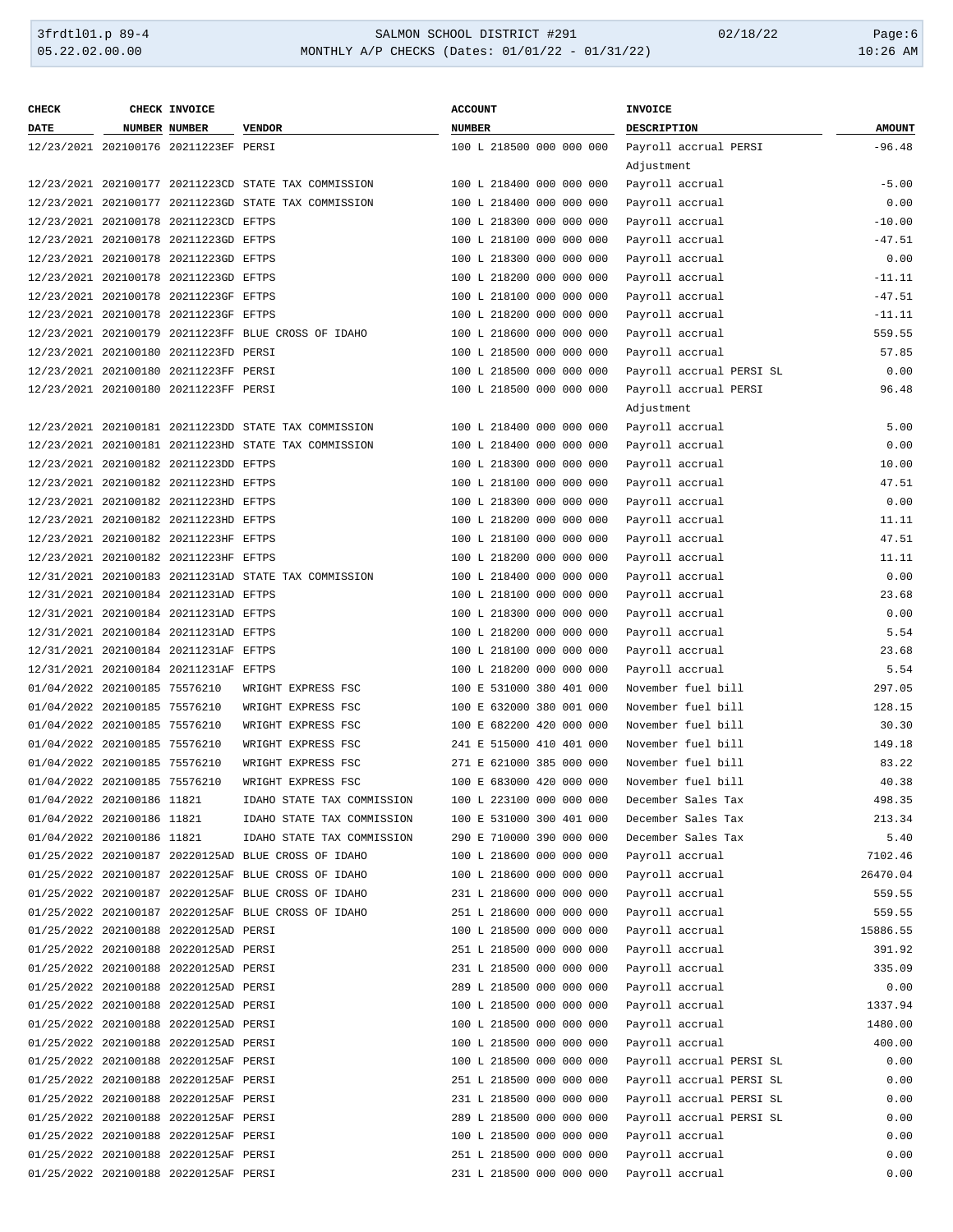# 3frdtl01.p 89-4 SALMON SCHOOL DISTRICT #291 02/18/22 Page:7 MONTHLY A/P CHECKS (Dates: 01/01/22 - 01/31/22)

| <b>DATE</b><br><b>NUMBER NUMBER</b><br><b>VENDOR</b><br><b>NUMBER</b><br>DESCRIPTION<br><b>AMOUNT</b><br>100 L 218500 000 000 000<br>Payroll accrual PERSI<br>26492.41<br>01/25/2022 202100188 20220125AF PERSI<br>Adjustment<br>Payroll accrual PERSI<br>653.55<br>01/25/2022 202100188 20220125AF PERSI<br>251 L 218500 000 000 000<br>Adjustment<br>231 L 218500 000 000 000<br>Payroll accrual PERSI<br>558.79<br>01/25/2022 202100188 20220125AF PERSI<br>Adjustment<br>289 L 218500 000 000 000<br>Payroll accrual PERSI<br>0.00<br>01/25/2022 202100188 20220125AF PERSI<br>Adjustment<br>100 L 218906 000 000 000<br>Payroll accrual SEA Dues<br>106.74<br>01/25/2022 202100189 20220125AD SEA<br>2.73<br>01/25/2022 202100189 20220125AD SEA<br>251 L 218906 000 000 000<br>Payroll accrual SEA Dues<br>2.73<br>01/25/2022 202100189 20220125AD SEA<br>231 L 218906 000 000 000<br>Payroll accrual SEA Dues<br>1779.00<br>01/25/2022 202100190 20220125AD STATE TAX COMMISSION<br>100 L 218400 000 000 000<br>Payroll accrual<br>01/25/2022 202100190 20220125AD STATE TAX COMMISSION<br>251 L 218400 000 000 000<br>Payroll accrual<br>70.00<br>5095.31<br>01/25/2022 202100190 20220125AD STATE TAX COMMISSION<br>100 L 218400 000 000 000<br>Payroll accrual<br>209.69<br>01/25/2022 202100190 20220125AD STATE TAX COMMISSION<br>251 L 218400 000 000 000<br>Payroll accrual<br>01/25/2022 202100190 20220125AD STATE TAX COMMISSION<br>231 L 218400 000 000 000<br>Payroll accrual<br>38.00<br>01/25/2022 202100190 20220125AD STATE TAX COMMISSION<br>289 L 218400 000 000 000<br>Payroll accrual<br>0.00<br>13133.76<br>01/25/2022 202100191 20220125AD EFTPS<br>100 L 218100 000 000 000<br>Payroll accrual<br>333.66<br>01/25/2022 202100191 20220125AD EFTPS<br>251 L 218100 000 000 000<br>Payroll accrual<br>289.62<br>01/25/2022 202100191 20220125AD EFTPS<br>231 L 218100 000 000 000<br>Payroll accrual<br>0.00<br>01/25/2022 202100191 20220125AD EFTPS<br>289 L 218100 000 000 000<br>Payroll accrual<br>630.00<br>01/25/2022 202100191 20220125AD EFTPS<br>100 L 218300 000 000 000<br>Payroll accrual<br>15747.68<br>01/25/2022 202100191 20220125AD EFTPS<br>100 L 218300 000 000 000<br>Payroll accrual<br>564.35<br>01/25/2022 202100191 20220125AD EFTPS<br>251 L 218300 000 000 000<br>Payroll accrual<br>193.18<br>01/25/2022 202100191 20220125AD EFTPS<br>231 L 218300 000 000 000<br>Payroll accrual<br>01/25/2022 202100191 20220125AD EFTPS<br>289 L 218300 000 000 000<br>0.00<br>Payroll accrual<br>01/25/2022 202100191 20220125AD EFTPS<br>100 L 218200 000 000 000<br>3071.58<br>Payroll accrual<br>01/25/2022 202100191 20220125AD EFTPS<br>251 L 218200 000 000 000<br>78.03<br>Payroll accrual<br>67.73<br>01/25/2022 202100191 20220125AD EFTPS<br>231 L 218200 000 000 000<br>Payroll accrual<br>01/25/2022 202100191 20220125AD EFTPS<br>289 L 218200 000 000 000<br>Payroll accrual<br>0.00<br>13133.76<br>01/25/2022 202100191 20220125AF EFTPS<br>100 L 218100 000 000 000<br>Payroll accrual<br>333.66<br>01/25/2022 202100191 20220125AF EFTPS<br>251 L 218100 000 000 000<br>Payroll accrual<br>289.62<br>01/25/2022 202100191 20220125AF EFTPS<br>231 L 218100 000 000 000<br>Payroll accrual<br>01/25/2022 202100191 20220125AF EFTPS<br>289 L 218100 000 000 000<br>Payroll accrual<br>0.00<br>01/25/2022 202100191 20220125AF EFTPS<br>100 L 218200 000 000 000<br>3071.58<br>Payroll accrual<br>78.03<br>01/25/2022 202100191 20220125AF EFTPS<br>251 L 218200 000 000 000<br>Payroll accrual<br>67.73<br>01/25/2022 202100191 20220125AF EFTPS<br>231 L 218200 000 000 000<br>Payroll accrual<br>01/25/2022 202100191 20220125AF EFTPS<br>289 L 218200 000 000 000<br>Payroll accrual<br>0.00<br>2590.41<br>01/25/2022 202100192 20220125BD BLUE CROSS OF IDAHO<br>100 L 218600 000 000 000<br>Payroll accrual<br>700.64<br>01/25/2022 202100192 20220125BD BLUE CROSS OF IDAHO<br>245 L 218600 000 000 000<br>Payroll accrual<br>875.80<br>01/25/2022 202100192 20220125BD BLUE CROSS OF IDAHO<br>260 L 218600 000 000 000<br>Payroll accrual<br>12377.26<br>01/25/2022 202100192 20220125BF BLUE CROSS OF IDAHO<br>100 L 218600 000 000 000<br>Payroll accrual<br>1119.10<br>01/25/2022 202100192 20220125BF BLUE CROSS OF IDAHO<br>251 L 218600 000 000 000<br>Payroll accrual<br>01/25/2022 202100192 20220125BF BLUE CROSS OF IDAHO<br>257 L 218600 000 000 000<br>2361.30<br>Payroll accrual<br>279.77<br>01/25/2022 202100192 20220125BF BLUE CROSS OF IDAHO<br>258 L 218600 000 000 000<br>Payroll accrual<br>1880.08<br>01/25/2022 202100192 20220125BF BLUE CROSS OF IDAHO<br>290 L 218600 000 000 000<br>Payroll accrual<br>447.64<br>01/25/2022 202100192 20220125BF BLUE CROSS OF IDAHO<br>245 L 218600 000 000 000<br>Payroll accrual<br>559.55<br>01/25/2022 202100192 20220125BF BLUE CROSS OF IDAHO<br>260 L 218600 000 000 000<br>Payroll accrual<br>559.55<br>01/25/2022 202100192 20220125BF BLUE CROSS OF IDAHO<br>254 L 218600 000 000 000<br>Payroll accrual<br>39.64<br>01/25/2022 202100193 20220125AD PERSI<br>100 L 218500 000 000 000<br>Payroll accrual<br>418.32<br>01/25/2022 202100193 20220125BD PERSI<br>257 L 218500 000 000 000<br>Payroll accrual<br>3443.56<br>01/25/2022 202100193 20220125BD PERSI<br>100 L 218500 000 000 000<br>Payroll accrual<br>206.21<br>01/25/2022 202100193 20220125BD PERSI<br>251 L 218500 000 000 000<br>Payroll accrual<br>35.67<br>01/25/2022 202100193 20220125BD PERSI<br>258 L 218500 000 000 000<br>Payroll accrual<br>295.67<br>01/25/2022 202100193 20220125BD PERSI<br>290 L 218500 000 000 000<br>Payroll accrual<br>01/25/2022 202100193 20220125BD PERSI<br>245 L 218500 000 000 000<br>Payroll accrual<br>156.78 | <b>CHECK</b> | CHECK INVOICE | <b>ACCOUNT</b> | <b>INVOICE</b> |  |
|-----------------------------------------------------------------------------------------------------------------------------------------------------------------------------------------------------------------------------------------------------------------------------------------------------------------------------------------------------------------------------------------------------------------------------------------------------------------------------------------------------------------------------------------------------------------------------------------------------------------------------------------------------------------------------------------------------------------------------------------------------------------------------------------------------------------------------------------------------------------------------------------------------------------------------------------------------------------------------------------------------------------------------------------------------------------------------------------------------------------------------------------------------------------------------------------------------------------------------------------------------------------------------------------------------------------------------------------------------------------------------------------------------------------------------------------------------------------------------------------------------------------------------------------------------------------------------------------------------------------------------------------------------------------------------------------------------------------------------------------------------------------------------------------------------------------------------------------------------------------------------------------------------------------------------------------------------------------------------------------------------------------------------------------------------------------------------------------------------------------------------------------------------------------------------------------------------------------------------------------------------------------------------------------------------------------------------------------------------------------------------------------------------------------------------------------------------------------------------------------------------------------------------------------------------------------------------------------------------------------------------------------------------------------------------------------------------------------------------------------------------------------------------------------------------------------------------------------------------------------------------------------------------------------------------------------------------------------------------------------------------------------------------------------------------------------------------------------------------------------------------------------------------------------------------------------------------------------------------------------------------------------------------------------------------------------------------------------------------------------------------------------------------------------------------------------------------------------------------------------------------------------------------------------------------------------------------------------------------------------------------------------------------------------------------------------------------------------------------------------------------------------------------------------------------------------------------------------------------------------------------------------------------------------------------------------------------------------------------------------------------------------------------------------------------------------------------------------------------------------------------------------------------------------------------------------------------------------------------------------------------------------------------------------------------------------------------------------------------------------------------------------------------------------------------------------------------------------------------------------------------------------------------------------------------------------------------------------------------------------------------------------------------------------------------------------------------------------------------------------------------------------------------------------------------------------------------------------------------------------------------------------------------------------------------------------------------------------------------------------------------------------------------------------------------------------------------------------------------------------------------------------------------------------------------------------------------------------------------------------------------------------------------------------------------------------------------------------------------------------------------------------------------------------------------------------------------------------------------------------------------------------------------------------------------------------------------------------------------------------------------------------------------------------------------------------------------------------------------------------------------------------|--------------|---------------|----------------|----------------|--|
|                                                                                                                                                                                                                                                                                                                                                                                                                                                                                                                                                                                                                                                                                                                                                                                                                                                                                                                                                                                                                                                                                                                                                                                                                                                                                                                                                                                                                                                                                                                                                                                                                                                                                                                                                                                                                                                                                                                                                                                                                                                                                                                                                                                                                                                                                                                                                                                                                                                                                                                                                                                                                                                                                                                                                                                                                                                                                                                                                                                                                                                                                                                                                                                                                                                                                                                                                                                                                                                                                                                                                                                                                                                                                                                                                                                                                                                                                                                                                                                                                                                                                                                                                                                                                                                                                                                                                                                                                                                                                                                                                                                                                                                                                                                                                                                                                                                                                                                                                                                                                                                                                                                                                                                                                                                                                                                                                                                                                                                                                                                                                                                                                                                                                                                                                                 |              |               |                |                |  |
|                                                                                                                                                                                                                                                                                                                                                                                                                                                                                                                                                                                                                                                                                                                                                                                                                                                                                                                                                                                                                                                                                                                                                                                                                                                                                                                                                                                                                                                                                                                                                                                                                                                                                                                                                                                                                                                                                                                                                                                                                                                                                                                                                                                                                                                                                                                                                                                                                                                                                                                                                                                                                                                                                                                                                                                                                                                                                                                                                                                                                                                                                                                                                                                                                                                                                                                                                                                                                                                                                                                                                                                                                                                                                                                                                                                                                                                                                                                                                                                                                                                                                                                                                                                                                                                                                                                                                                                                                                                                                                                                                                                                                                                                                                                                                                                                                                                                                                                                                                                                                                                                                                                                                                                                                                                                                                                                                                                                                                                                                                                                                                                                                                                                                                                                                                 |              |               |                |                |  |
|                                                                                                                                                                                                                                                                                                                                                                                                                                                                                                                                                                                                                                                                                                                                                                                                                                                                                                                                                                                                                                                                                                                                                                                                                                                                                                                                                                                                                                                                                                                                                                                                                                                                                                                                                                                                                                                                                                                                                                                                                                                                                                                                                                                                                                                                                                                                                                                                                                                                                                                                                                                                                                                                                                                                                                                                                                                                                                                                                                                                                                                                                                                                                                                                                                                                                                                                                                                                                                                                                                                                                                                                                                                                                                                                                                                                                                                                                                                                                                                                                                                                                                                                                                                                                                                                                                                                                                                                                                                                                                                                                                                                                                                                                                                                                                                                                                                                                                                                                                                                                                                                                                                                                                                                                                                                                                                                                                                                                                                                                                                                                                                                                                                                                                                                                                 |              |               |                |                |  |
|                                                                                                                                                                                                                                                                                                                                                                                                                                                                                                                                                                                                                                                                                                                                                                                                                                                                                                                                                                                                                                                                                                                                                                                                                                                                                                                                                                                                                                                                                                                                                                                                                                                                                                                                                                                                                                                                                                                                                                                                                                                                                                                                                                                                                                                                                                                                                                                                                                                                                                                                                                                                                                                                                                                                                                                                                                                                                                                                                                                                                                                                                                                                                                                                                                                                                                                                                                                                                                                                                                                                                                                                                                                                                                                                                                                                                                                                                                                                                                                                                                                                                                                                                                                                                                                                                                                                                                                                                                                                                                                                                                                                                                                                                                                                                                                                                                                                                                                                                                                                                                                                                                                                                                                                                                                                                                                                                                                                                                                                                                                                                                                                                                                                                                                                                                 |              |               |                |                |  |
|                                                                                                                                                                                                                                                                                                                                                                                                                                                                                                                                                                                                                                                                                                                                                                                                                                                                                                                                                                                                                                                                                                                                                                                                                                                                                                                                                                                                                                                                                                                                                                                                                                                                                                                                                                                                                                                                                                                                                                                                                                                                                                                                                                                                                                                                                                                                                                                                                                                                                                                                                                                                                                                                                                                                                                                                                                                                                                                                                                                                                                                                                                                                                                                                                                                                                                                                                                                                                                                                                                                                                                                                                                                                                                                                                                                                                                                                                                                                                                                                                                                                                                                                                                                                                                                                                                                                                                                                                                                                                                                                                                                                                                                                                                                                                                                                                                                                                                                                                                                                                                                                                                                                                                                                                                                                                                                                                                                                                                                                                                                                                                                                                                                                                                                                                                 |              |               |                |                |  |
|                                                                                                                                                                                                                                                                                                                                                                                                                                                                                                                                                                                                                                                                                                                                                                                                                                                                                                                                                                                                                                                                                                                                                                                                                                                                                                                                                                                                                                                                                                                                                                                                                                                                                                                                                                                                                                                                                                                                                                                                                                                                                                                                                                                                                                                                                                                                                                                                                                                                                                                                                                                                                                                                                                                                                                                                                                                                                                                                                                                                                                                                                                                                                                                                                                                                                                                                                                                                                                                                                                                                                                                                                                                                                                                                                                                                                                                                                                                                                                                                                                                                                                                                                                                                                                                                                                                                                                                                                                                                                                                                                                                                                                                                                                                                                                                                                                                                                                                                                                                                                                                                                                                                                                                                                                                                                                                                                                                                                                                                                                                                                                                                                                                                                                                                                                 |              |               |                |                |  |
|                                                                                                                                                                                                                                                                                                                                                                                                                                                                                                                                                                                                                                                                                                                                                                                                                                                                                                                                                                                                                                                                                                                                                                                                                                                                                                                                                                                                                                                                                                                                                                                                                                                                                                                                                                                                                                                                                                                                                                                                                                                                                                                                                                                                                                                                                                                                                                                                                                                                                                                                                                                                                                                                                                                                                                                                                                                                                                                                                                                                                                                                                                                                                                                                                                                                                                                                                                                                                                                                                                                                                                                                                                                                                                                                                                                                                                                                                                                                                                                                                                                                                                                                                                                                                                                                                                                                                                                                                                                                                                                                                                                                                                                                                                                                                                                                                                                                                                                                                                                                                                                                                                                                                                                                                                                                                                                                                                                                                                                                                                                                                                                                                                                                                                                                                                 |              |               |                |                |  |
|                                                                                                                                                                                                                                                                                                                                                                                                                                                                                                                                                                                                                                                                                                                                                                                                                                                                                                                                                                                                                                                                                                                                                                                                                                                                                                                                                                                                                                                                                                                                                                                                                                                                                                                                                                                                                                                                                                                                                                                                                                                                                                                                                                                                                                                                                                                                                                                                                                                                                                                                                                                                                                                                                                                                                                                                                                                                                                                                                                                                                                                                                                                                                                                                                                                                                                                                                                                                                                                                                                                                                                                                                                                                                                                                                                                                                                                                                                                                                                                                                                                                                                                                                                                                                                                                                                                                                                                                                                                                                                                                                                                                                                                                                                                                                                                                                                                                                                                                                                                                                                                                                                                                                                                                                                                                                                                                                                                                                                                                                                                                                                                                                                                                                                                                                                 |              |               |                |                |  |
|                                                                                                                                                                                                                                                                                                                                                                                                                                                                                                                                                                                                                                                                                                                                                                                                                                                                                                                                                                                                                                                                                                                                                                                                                                                                                                                                                                                                                                                                                                                                                                                                                                                                                                                                                                                                                                                                                                                                                                                                                                                                                                                                                                                                                                                                                                                                                                                                                                                                                                                                                                                                                                                                                                                                                                                                                                                                                                                                                                                                                                                                                                                                                                                                                                                                                                                                                                                                                                                                                                                                                                                                                                                                                                                                                                                                                                                                                                                                                                                                                                                                                                                                                                                                                                                                                                                                                                                                                                                                                                                                                                                                                                                                                                                                                                                                                                                                                                                                                                                                                                                                                                                                                                                                                                                                                                                                                                                                                                                                                                                                                                                                                                                                                                                                                                 |              |               |                |                |  |
|                                                                                                                                                                                                                                                                                                                                                                                                                                                                                                                                                                                                                                                                                                                                                                                                                                                                                                                                                                                                                                                                                                                                                                                                                                                                                                                                                                                                                                                                                                                                                                                                                                                                                                                                                                                                                                                                                                                                                                                                                                                                                                                                                                                                                                                                                                                                                                                                                                                                                                                                                                                                                                                                                                                                                                                                                                                                                                                                                                                                                                                                                                                                                                                                                                                                                                                                                                                                                                                                                                                                                                                                                                                                                                                                                                                                                                                                                                                                                                                                                                                                                                                                                                                                                                                                                                                                                                                                                                                                                                                                                                                                                                                                                                                                                                                                                                                                                                                                                                                                                                                                                                                                                                                                                                                                                                                                                                                                                                                                                                                                                                                                                                                                                                                                                                 |              |               |                |                |  |
|                                                                                                                                                                                                                                                                                                                                                                                                                                                                                                                                                                                                                                                                                                                                                                                                                                                                                                                                                                                                                                                                                                                                                                                                                                                                                                                                                                                                                                                                                                                                                                                                                                                                                                                                                                                                                                                                                                                                                                                                                                                                                                                                                                                                                                                                                                                                                                                                                                                                                                                                                                                                                                                                                                                                                                                                                                                                                                                                                                                                                                                                                                                                                                                                                                                                                                                                                                                                                                                                                                                                                                                                                                                                                                                                                                                                                                                                                                                                                                                                                                                                                                                                                                                                                                                                                                                                                                                                                                                                                                                                                                                                                                                                                                                                                                                                                                                                                                                                                                                                                                                                                                                                                                                                                                                                                                                                                                                                                                                                                                                                                                                                                                                                                                                                                                 |              |               |                |                |  |
|                                                                                                                                                                                                                                                                                                                                                                                                                                                                                                                                                                                                                                                                                                                                                                                                                                                                                                                                                                                                                                                                                                                                                                                                                                                                                                                                                                                                                                                                                                                                                                                                                                                                                                                                                                                                                                                                                                                                                                                                                                                                                                                                                                                                                                                                                                                                                                                                                                                                                                                                                                                                                                                                                                                                                                                                                                                                                                                                                                                                                                                                                                                                                                                                                                                                                                                                                                                                                                                                                                                                                                                                                                                                                                                                                                                                                                                                                                                                                                                                                                                                                                                                                                                                                                                                                                                                                                                                                                                                                                                                                                                                                                                                                                                                                                                                                                                                                                                                                                                                                                                                                                                                                                                                                                                                                                                                                                                                                                                                                                                                                                                                                                                                                                                                                                 |              |               |                |                |  |
|                                                                                                                                                                                                                                                                                                                                                                                                                                                                                                                                                                                                                                                                                                                                                                                                                                                                                                                                                                                                                                                                                                                                                                                                                                                                                                                                                                                                                                                                                                                                                                                                                                                                                                                                                                                                                                                                                                                                                                                                                                                                                                                                                                                                                                                                                                                                                                                                                                                                                                                                                                                                                                                                                                                                                                                                                                                                                                                                                                                                                                                                                                                                                                                                                                                                                                                                                                                                                                                                                                                                                                                                                                                                                                                                                                                                                                                                                                                                                                                                                                                                                                                                                                                                                                                                                                                                                                                                                                                                                                                                                                                                                                                                                                                                                                                                                                                                                                                                                                                                                                                                                                                                                                                                                                                                                                                                                                                                                                                                                                                                                                                                                                                                                                                                                                 |              |               |                |                |  |
|                                                                                                                                                                                                                                                                                                                                                                                                                                                                                                                                                                                                                                                                                                                                                                                                                                                                                                                                                                                                                                                                                                                                                                                                                                                                                                                                                                                                                                                                                                                                                                                                                                                                                                                                                                                                                                                                                                                                                                                                                                                                                                                                                                                                                                                                                                                                                                                                                                                                                                                                                                                                                                                                                                                                                                                                                                                                                                                                                                                                                                                                                                                                                                                                                                                                                                                                                                                                                                                                                                                                                                                                                                                                                                                                                                                                                                                                                                                                                                                                                                                                                                                                                                                                                                                                                                                                                                                                                                                                                                                                                                                                                                                                                                                                                                                                                                                                                                                                                                                                                                                                                                                                                                                                                                                                                                                                                                                                                                                                                                                                                                                                                                                                                                                                                                 |              |               |                |                |  |
|                                                                                                                                                                                                                                                                                                                                                                                                                                                                                                                                                                                                                                                                                                                                                                                                                                                                                                                                                                                                                                                                                                                                                                                                                                                                                                                                                                                                                                                                                                                                                                                                                                                                                                                                                                                                                                                                                                                                                                                                                                                                                                                                                                                                                                                                                                                                                                                                                                                                                                                                                                                                                                                                                                                                                                                                                                                                                                                                                                                                                                                                                                                                                                                                                                                                                                                                                                                                                                                                                                                                                                                                                                                                                                                                                                                                                                                                                                                                                                                                                                                                                                                                                                                                                                                                                                                                                                                                                                                                                                                                                                                                                                                                                                                                                                                                                                                                                                                                                                                                                                                                                                                                                                                                                                                                                                                                                                                                                                                                                                                                                                                                                                                                                                                                                                 |              |               |                |                |  |
|                                                                                                                                                                                                                                                                                                                                                                                                                                                                                                                                                                                                                                                                                                                                                                                                                                                                                                                                                                                                                                                                                                                                                                                                                                                                                                                                                                                                                                                                                                                                                                                                                                                                                                                                                                                                                                                                                                                                                                                                                                                                                                                                                                                                                                                                                                                                                                                                                                                                                                                                                                                                                                                                                                                                                                                                                                                                                                                                                                                                                                                                                                                                                                                                                                                                                                                                                                                                                                                                                                                                                                                                                                                                                                                                                                                                                                                                                                                                                                                                                                                                                                                                                                                                                                                                                                                                                                                                                                                                                                                                                                                                                                                                                                                                                                                                                                                                                                                                                                                                                                                                                                                                                                                                                                                                                                                                                                                                                                                                                                                                                                                                                                                                                                                                                                 |              |               |                |                |  |
|                                                                                                                                                                                                                                                                                                                                                                                                                                                                                                                                                                                                                                                                                                                                                                                                                                                                                                                                                                                                                                                                                                                                                                                                                                                                                                                                                                                                                                                                                                                                                                                                                                                                                                                                                                                                                                                                                                                                                                                                                                                                                                                                                                                                                                                                                                                                                                                                                                                                                                                                                                                                                                                                                                                                                                                                                                                                                                                                                                                                                                                                                                                                                                                                                                                                                                                                                                                                                                                                                                                                                                                                                                                                                                                                                                                                                                                                                                                                                                                                                                                                                                                                                                                                                                                                                                                                                                                                                                                                                                                                                                                                                                                                                                                                                                                                                                                                                                                                                                                                                                                                                                                                                                                                                                                                                                                                                                                                                                                                                                                                                                                                                                                                                                                                                                 |              |               |                |                |  |
|                                                                                                                                                                                                                                                                                                                                                                                                                                                                                                                                                                                                                                                                                                                                                                                                                                                                                                                                                                                                                                                                                                                                                                                                                                                                                                                                                                                                                                                                                                                                                                                                                                                                                                                                                                                                                                                                                                                                                                                                                                                                                                                                                                                                                                                                                                                                                                                                                                                                                                                                                                                                                                                                                                                                                                                                                                                                                                                                                                                                                                                                                                                                                                                                                                                                                                                                                                                                                                                                                                                                                                                                                                                                                                                                                                                                                                                                                                                                                                                                                                                                                                                                                                                                                                                                                                                                                                                                                                                                                                                                                                                                                                                                                                                                                                                                                                                                                                                                                                                                                                                                                                                                                                                                                                                                                                                                                                                                                                                                                                                                                                                                                                                                                                                                                                 |              |               |                |                |  |
|                                                                                                                                                                                                                                                                                                                                                                                                                                                                                                                                                                                                                                                                                                                                                                                                                                                                                                                                                                                                                                                                                                                                                                                                                                                                                                                                                                                                                                                                                                                                                                                                                                                                                                                                                                                                                                                                                                                                                                                                                                                                                                                                                                                                                                                                                                                                                                                                                                                                                                                                                                                                                                                                                                                                                                                                                                                                                                                                                                                                                                                                                                                                                                                                                                                                                                                                                                                                                                                                                                                                                                                                                                                                                                                                                                                                                                                                                                                                                                                                                                                                                                                                                                                                                                                                                                                                                                                                                                                                                                                                                                                                                                                                                                                                                                                                                                                                                                                                                                                                                                                                                                                                                                                                                                                                                                                                                                                                                                                                                                                                                                                                                                                                                                                                                                 |              |               |                |                |  |
|                                                                                                                                                                                                                                                                                                                                                                                                                                                                                                                                                                                                                                                                                                                                                                                                                                                                                                                                                                                                                                                                                                                                                                                                                                                                                                                                                                                                                                                                                                                                                                                                                                                                                                                                                                                                                                                                                                                                                                                                                                                                                                                                                                                                                                                                                                                                                                                                                                                                                                                                                                                                                                                                                                                                                                                                                                                                                                                                                                                                                                                                                                                                                                                                                                                                                                                                                                                                                                                                                                                                                                                                                                                                                                                                                                                                                                                                                                                                                                                                                                                                                                                                                                                                                                                                                                                                                                                                                                                                                                                                                                                                                                                                                                                                                                                                                                                                                                                                                                                                                                                                                                                                                                                                                                                                                                                                                                                                                                                                                                                                                                                                                                                                                                                                                                 |              |               |                |                |  |
|                                                                                                                                                                                                                                                                                                                                                                                                                                                                                                                                                                                                                                                                                                                                                                                                                                                                                                                                                                                                                                                                                                                                                                                                                                                                                                                                                                                                                                                                                                                                                                                                                                                                                                                                                                                                                                                                                                                                                                                                                                                                                                                                                                                                                                                                                                                                                                                                                                                                                                                                                                                                                                                                                                                                                                                                                                                                                                                                                                                                                                                                                                                                                                                                                                                                                                                                                                                                                                                                                                                                                                                                                                                                                                                                                                                                                                                                                                                                                                                                                                                                                                                                                                                                                                                                                                                                                                                                                                                                                                                                                                                                                                                                                                                                                                                                                                                                                                                                                                                                                                                                                                                                                                                                                                                                                                                                                                                                                                                                                                                                                                                                                                                                                                                                                                 |              |               |                |                |  |
|                                                                                                                                                                                                                                                                                                                                                                                                                                                                                                                                                                                                                                                                                                                                                                                                                                                                                                                                                                                                                                                                                                                                                                                                                                                                                                                                                                                                                                                                                                                                                                                                                                                                                                                                                                                                                                                                                                                                                                                                                                                                                                                                                                                                                                                                                                                                                                                                                                                                                                                                                                                                                                                                                                                                                                                                                                                                                                                                                                                                                                                                                                                                                                                                                                                                                                                                                                                                                                                                                                                                                                                                                                                                                                                                                                                                                                                                                                                                                                                                                                                                                                                                                                                                                                                                                                                                                                                                                                                                                                                                                                                                                                                                                                                                                                                                                                                                                                                                                                                                                                                                                                                                                                                                                                                                                                                                                                                                                                                                                                                                                                                                                                                                                                                                                                 |              |               |                |                |  |
|                                                                                                                                                                                                                                                                                                                                                                                                                                                                                                                                                                                                                                                                                                                                                                                                                                                                                                                                                                                                                                                                                                                                                                                                                                                                                                                                                                                                                                                                                                                                                                                                                                                                                                                                                                                                                                                                                                                                                                                                                                                                                                                                                                                                                                                                                                                                                                                                                                                                                                                                                                                                                                                                                                                                                                                                                                                                                                                                                                                                                                                                                                                                                                                                                                                                                                                                                                                                                                                                                                                                                                                                                                                                                                                                                                                                                                                                                                                                                                                                                                                                                                                                                                                                                                                                                                                                                                                                                                                                                                                                                                                                                                                                                                                                                                                                                                                                                                                                                                                                                                                                                                                                                                                                                                                                                                                                                                                                                                                                                                                                                                                                                                                                                                                                                                 |              |               |                |                |  |
|                                                                                                                                                                                                                                                                                                                                                                                                                                                                                                                                                                                                                                                                                                                                                                                                                                                                                                                                                                                                                                                                                                                                                                                                                                                                                                                                                                                                                                                                                                                                                                                                                                                                                                                                                                                                                                                                                                                                                                                                                                                                                                                                                                                                                                                                                                                                                                                                                                                                                                                                                                                                                                                                                                                                                                                                                                                                                                                                                                                                                                                                                                                                                                                                                                                                                                                                                                                                                                                                                                                                                                                                                                                                                                                                                                                                                                                                                                                                                                                                                                                                                                                                                                                                                                                                                                                                                                                                                                                                                                                                                                                                                                                                                                                                                                                                                                                                                                                                                                                                                                                                                                                                                                                                                                                                                                                                                                                                                                                                                                                                                                                                                                                                                                                                                                 |              |               |                |                |  |
|                                                                                                                                                                                                                                                                                                                                                                                                                                                                                                                                                                                                                                                                                                                                                                                                                                                                                                                                                                                                                                                                                                                                                                                                                                                                                                                                                                                                                                                                                                                                                                                                                                                                                                                                                                                                                                                                                                                                                                                                                                                                                                                                                                                                                                                                                                                                                                                                                                                                                                                                                                                                                                                                                                                                                                                                                                                                                                                                                                                                                                                                                                                                                                                                                                                                                                                                                                                                                                                                                                                                                                                                                                                                                                                                                                                                                                                                                                                                                                                                                                                                                                                                                                                                                                                                                                                                                                                                                                                                                                                                                                                                                                                                                                                                                                                                                                                                                                                                                                                                                                                                                                                                                                                                                                                                                                                                                                                                                                                                                                                                                                                                                                                                                                                                                                 |              |               |                |                |  |
|                                                                                                                                                                                                                                                                                                                                                                                                                                                                                                                                                                                                                                                                                                                                                                                                                                                                                                                                                                                                                                                                                                                                                                                                                                                                                                                                                                                                                                                                                                                                                                                                                                                                                                                                                                                                                                                                                                                                                                                                                                                                                                                                                                                                                                                                                                                                                                                                                                                                                                                                                                                                                                                                                                                                                                                                                                                                                                                                                                                                                                                                                                                                                                                                                                                                                                                                                                                                                                                                                                                                                                                                                                                                                                                                                                                                                                                                                                                                                                                                                                                                                                                                                                                                                                                                                                                                                                                                                                                                                                                                                                                                                                                                                                                                                                                                                                                                                                                                                                                                                                                                                                                                                                                                                                                                                                                                                                                                                                                                                                                                                                                                                                                                                                                                                                 |              |               |                |                |  |
|                                                                                                                                                                                                                                                                                                                                                                                                                                                                                                                                                                                                                                                                                                                                                                                                                                                                                                                                                                                                                                                                                                                                                                                                                                                                                                                                                                                                                                                                                                                                                                                                                                                                                                                                                                                                                                                                                                                                                                                                                                                                                                                                                                                                                                                                                                                                                                                                                                                                                                                                                                                                                                                                                                                                                                                                                                                                                                                                                                                                                                                                                                                                                                                                                                                                                                                                                                                                                                                                                                                                                                                                                                                                                                                                                                                                                                                                                                                                                                                                                                                                                                                                                                                                                                                                                                                                                                                                                                                                                                                                                                                                                                                                                                                                                                                                                                                                                                                                                                                                                                                                                                                                                                                                                                                                                                                                                                                                                                                                                                                                                                                                                                                                                                                                                                 |              |               |                |                |  |
|                                                                                                                                                                                                                                                                                                                                                                                                                                                                                                                                                                                                                                                                                                                                                                                                                                                                                                                                                                                                                                                                                                                                                                                                                                                                                                                                                                                                                                                                                                                                                                                                                                                                                                                                                                                                                                                                                                                                                                                                                                                                                                                                                                                                                                                                                                                                                                                                                                                                                                                                                                                                                                                                                                                                                                                                                                                                                                                                                                                                                                                                                                                                                                                                                                                                                                                                                                                                                                                                                                                                                                                                                                                                                                                                                                                                                                                                                                                                                                                                                                                                                                                                                                                                                                                                                                                                                                                                                                                                                                                                                                                                                                                                                                                                                                                                                                                                                                                                                                                                                                                                                                                                                                                                                                                                                                                                                                                                                                                                                                                                                                                                                                                                                                                                                                 |              |               |                |                |  |
|                                                                                                                                                                                                                                                                                                                                                                                                                                                                                                                                                                                                                                                                                                                                                                                                                                                                                                                                                                                                                                                                                                                                                                                                                                                                                                                                                                                                                                                                                                                                                                                                                                                                                                                                                                                                                                                                                                                                                                                                                                                                                                                                                                                                                                                                                                                                                                                                                                                                                                                                                                                                                                                                                                                                                                                                                                                                                                                                                                                                                                                                                                                                                                                                                                                                                                                                                                                                                                                                                                                                                                                                                                                                                                                                                                                                                                                                                                                                                                                                                                                                                                                                                                                                                                                                                                                                                                                                                                                                                                                                                                                                                                                                                                                                                                                                                                                                                                                                                                                                                                                                                                                                                                                                                                                                                                                                                                                                                                                                                                                                                                                                                                                                                                                                                                 |              |               |                |                |  |
|                                                                                                                                                                                                                                                                                                                                                                                                                                                                                                                                                                                                                                                                                                                                                                                                                                                                                                                                                                                                                                                                                                                                                                                                                                                                                                                                                                                                                                                                                                                                                                                                                                                                                                                                                                                                                                                                                                                                                                                                                                                                                                                                                                                                                                                                                                                                                                                                                                                                                                                                                                                                                                                                                                                                                                                                                                                                                                                                                                                                                                                                                                                                                                                                                                                                                                                                                                                                                                                                                                                                                                                                                                                                                                                                                                                                                                                                                                                                                                                                                                                                                                                                                                                                                                                                                                                                                                                                                                                                                                                                                                                                                                                                                                                                                                                                                                                                                                                                                                                                                                                                                                                                                                                                                                                                                                                                                                                                                                                                                                                                                                                                                                                                                                                                                                 |              |               |                |                |  |
|                                                                                                                                                                                                                                                                                                                                                                                                                                                                                                                                                                                                                                                                                                                                                                                                                                                                                                                                                                                                                                                                                                                                                                                                                                                                                                                                                                                                                                                                                                                                                                                                                                                                                                                                                                                                                                                                                                                                                                                                                                                                                                                                                                                                                                                                                                                                                                                                                                                                                                                                                                                                                                                                                                                                                                                                                                                                                                                                                                                                                                                                                                                                                                                                                                                                                                                                                                                                                                                                                                                                                                                                                                                                                                                                                                                                                                                                                                                                                                                                                                                                                                                                                                                                                                                                                                                                                                                                                                                                                                                                                                                                                                                                                                                                                                                                                                                                                                                                                                                                                                                                                                                                                                                                                                                                                                                                                                                                                                                                                                                                                                                                                                                                                                                                                                 |              |               |                |                |  |
|                                                                                                                                                                                                                                                                                                                                                                                                                                                                                                                                                                                                                                                                                                                                                                                                                                                                                                                                                                                                                                                                                                                                                                                                                                                                                                                                                                                                                                                                                                                                                                                                                                                                                                                                                                                                                                                                                                                                                                                                                                                                                                                                                                                                                                                                                                                                                                                                                                                                                                                                                                                                                                                                                                                                                                                                                                                                                                                                                                                                                                                                                                                                                                                                                                                                                                                                                                                                                                                                                                                                                                                                                                                                                                                                                                                                                                                                                                                                                                                                                                                                                                                                                                                                                                                                                                                                                                                                                                                                                                                                                                                                                                                                                                                                                                                                                                                                                                                                                                                                                                                                                                                                                                                                                                                                                                                                                                                                                                                                                                                                                                                                                                                                                                                                                                 |              |               |                |                |  |
|                                                                                                                                                                                                                                                                                                                                                                                                                                                                                                                                                                                                                                                                                                                                                                                                                                                                                                                                                                                                                                                                                                                                                                                                                                                                                                                                                                                                                                                                                                                                                                                                                                                                                                                                                                                                                                                                                                                                                                                                                                                                                                                                                                                                                                                                                                                                                                                                                                                                                                                                                                                                                                                                                                                                                                                                                                                                                                                                                                                                                                                                                                                                                                                                                                                                                                                                                                                                                                                                                                                                                                                                                                                                                                                                                                                                                                                                                                                                                                                                                                                                                                                                                                                                                                                                                                                                                                                                                                                                                                                                                                                                                                                                                                                                                                                                                                                                                                                                                                                                                                                                                                                                                                                                                                                                                                                                                                                                                                                                                                                                                                                                                                                                                                                                                                 |              |               |                |                |  |
|                                                                                                                                                                                                                                                                                                                                                                                                                                                                                                                                                                                                                                                                                                                                                                                                                                                                                                                                                                                                                                                                                                                                                                                                                                                                                                                                                                                                                                                                                                                                                                                                                                                                                                                                                                                                                                                                                                                                                                                                                                                                                                                                                                                                                                                                                                                                                                                                                                                                                                                                                                                                                                                                                                                                                                                                                                                                                                                                                                                                                                                                                                                                                                                                                                                                                                                                                                                                                                                                                                                                                                                                                                                                                                                                                                                                                                                                                                                                                                                                                                                                                                                                                                                                                                                                                                                                                                                                                                                                                                                                                                                                                                                                                                                                                                                                                                                                                                                                                                                                                                                                                                                                                                                                                                                                                                                                                                                                                                                                                                                                                                                                                                                                                                                                                                 |              |               |                |                |  |
|                                                                                                                                                                                                                                                                                                                                                                                                                                                                                                                                                                                                                                                                                                                                                                                                                                                                                                                                                                                                                                                                                                                                                                                                                                                                                                                                                                                                                                                                                                                                                                                                                                                                                                                                                                                                                                                                                                                                                                                                                                                                                                                                                                                                                                                                                                                                                                                                                                                                                                                                                                                                                                                                                                                                                                                                                                                                                                                                                                                                                                                                                                                                                                                                                                                                                                                                                                                                                                                                                                                                                                                                                                                                                                                                                                                                                                                                                                                                                                                                                                                                                                                                                                                                                                                                                                                                                                                                                                                                                                                                                                                                                                                                                                                                                                                                                                                                                                                                                                                                                                                                                                                                                                                                                                                                                                                                                                                                                                                                                                                                                                                                                                                                                                                                                                 |              |               |                |                |  |
|                                                                                                                                                                                                                                                                                                                                                                                                                                                                                                                                                                                                                                                                                                                                                                                                                                                                                                                                                                                                                                                                                                                                                                                                                                                                                                                                                                                                                                                                                                                                                                                                                                                                                                                                                                                                                                                                                                                                                                                                                                                                                                                                                                                                                                                                                                                                                                                                                                                                                                                                                                                                                                                                                                                                                                                                                                                                                                                                                                                                                                                                                                                                                                                                                                                                                                                                                                                                                                                                                                                                                                                                                                                                                                                                                                                                                                                                                                                                                                                                                                                                                                                                                                                                                                                                                                                                                                                                                                                                                                                                                                                                                                                                                                                                                                                                                                                                                                                                                                                                                                                                                                                                                                                                                                                                                                                                                                                                                                                                                                                                                                                                                                                                                                                                                                 |              |               |                |                |  |
|                                                                                                                                                                                                                                                                                                                                                                                                                                                                                                                                                                                                                                                                                                                                                                                                                                                                                                                                                                                                                                                                                                                                                                                                                                                                                                                                                                                                                                                                                                                                                                                                                                                                                                                                                                                                                                                                                                                                                                                                                                                                                                                                                                                                                                                                                                                                                                                                                                                                                                                                                                                                                                                                                                                                                                                                                                                                                                                                                                                                                                                                                                                                                                                                                                                                                                                                                                                                                                                                                                                                                                                                                                                                                                                                                                                                                                                                                                                                                                                                                                                                                                                                                                                                                                                                                                                                                                                                                                                                                                                                                                                                                                                                                                                                                                                                                                                                                                                                                                                                                                                                                                                                                                                                                                                                                                                                                                                                                                                                                                                                                                                                                                                                                                                                                                 |              |               |                |                |  |
|                                                                                                                                                                                                                                                                                                                                                                                                                                                                                                                                                                                                                                                                                                                                                                                                                                                                                                                                                                                                                                                                                                                                                                                                                                                                                                                                                                                                                                                                                                                                                                                                                                                                                                                                                                                                                                                                                                                                                                                                                                                                                                                                                                                                                                                                                                                                                                                                                                                                                                                                                                                                                                                                                                                                                                                                                                                                                                                                                                                                                                                                                                                                                                                                                                                                                                                                                                                                                                                                                                                                                                                                                                                                                                                                                                                                                                                                                                                                                                                                                                                                                                                                                                                                                                                                                                                                                                                                                                                                                                                                                                                                                                                                                                                                                                                                                                                                                                                                                                                                                                                                                                                                                                                                                                                                                                                                                                                                                                                                                                                                                                                                                                                                                                                                                                 |              |               |                |                |  |
|                                                                                                                                                                                                                                                                                                                                                                                                                                                                                                                                                                                                                                                                                                                                                                                                                                                                                                                                                                                                                                                                                                                                                                                                                                                                                                                                                                                                                                                                                                                                                                                                                                                                                                                                                                                                                                                                                                                                                                                                                                                                                                                                                                                                                                                                                                                                                                                                                                                                                                                                                                                                                                                                                                                                                                                                                                                                                                                                                                                                                                                                                                                                                                                                                                                                                                                                                                                                                                                                                                                                                                                                                                                                                                                                                                                                                                                                                                                                                                                                                                                                                                                                                                                                                                                                                                                                                                                                                                                                                                                                                                                                                                                                                                                                                                                                                                                                                                                                                                                                                                                                                                                                                                                                                                                                                                                                                                                                                                                                                                                                                                                                                                                                                                                                                                 |              |               |                |                |  |
|                                                                                                                                                                                                                                                                                                                                                                                                                                                                                                                                                                                                                                                                                                                                                                                                                                                                                                                                                                                                                                                                                                                                                                                                                                                                                                                                                                                                                                                                                                                                                                                                                                                                                                                                                                                                                                                                                                                                                                                                                                                                                                                                                                                                                                                                                                                                                                                                                                                                                                                                                                                                                                                                                                                                                                                                                                                                                                                                                                                                                                                                                                                                                                                                                                                                                                                                                                                                                                                                                                                                                                                                                                                                                                                                                                                                                                                                                                                                                                                                                                                                                                                                                                                                                                                                                                                                                                                                                                                                                                                                                                                                                                                                                                                                                                                                                                                                                                                                                                                                                                                                                                                                                                                                                                                                                                                                                                                                                                                                                                                                                                                                                                                                                                                                                                 |              |               |                |                |  |
|                                                                                                                                                                                                                                                                                                                                                                                                                                                                                                                                                                                                                                                                                                                                                                                                                                                                                                                                                                                                                                                                                                                                                                                                                                                                                                                                                                                                                                                                                                                                                                                                                                                                                                                                                                                                                                                                                                                                                                                                                                                                                                                                                                                                                                                                                                                                                                                                                                                                                                                                                                                                                                                                                                                                                                                                                                                                                                                                                                                                                                                                                                                                                                                                                                                                                                                                                                                                                                                                                                                                                                                                                                                                                                                                                                                                                                                                                                                                                                                                                                                                                                                                                                                                                                                                                                                                                                                                                                                                                                                                                                                                                                                                                                                                                                                                                                                                                                                                                                                                                                                                                                                                                                                                                                                                                                                                                                                                                                                                                                                                                                                                                                                                                                                                                                 |              |               |                |                |  |
|                                                                                                                                                                                                                                                                                                                                                                                                                                                                                                                                                                                                                                                                                                                                                                                                                                                                                                                                                                                                                                                                                                                                                                                                                                                                                                                                                                                                                                                                                                                                                                                                                                                                                                                                                                                                                                                                                                                                                                                                                                                                                                                                                                                                                                                                                                                                                                                                                                                                                                                                                                                                                                                                                                                                                                                                                                                                                                                                                                                                                                                                                                                                                                                                                                                                                                                                                                                                                                                                                                                                                                                                                                                                                                                                                                                                                                                                                                                                                                                                                                                                                                                                                                                                                                                                                                                                                                                                                                                                                                                                                                                                                                                                                                                                                                                                                                                                                                                                                                                                                                                                                                                                                                                                                                                                                                                                                                                                                                                                                                                                                                                                                                                                                                                                                                 |              |               |                |                |  |
|                                                                                                                                                                                                                                                                                                                                                                                                                                                                                                                                                                                                                                                                                                                                                                                                                                                                                                                                                                                                                                                                                                                                                                                                                                                                                                                                                                                                                                                                                                                                                                                                                                                                                                                                                                                                                                                                                                                                                                                                                                                                                                                                                                                                                                                                                                                                                                                                                                                                                                                                                                                                                                                                                                                                                                                                                                                                                                                                                                                                                                                                                                                                                                                                                                                                                                                                                                                                                                                                                                                                                                                                                                                                                                                                                                                                                                                                                                                                                                                                                                                                                                                                                                                                                                                                                                                                                                                                                                                                                                                                                                                                                                                                                                                                                                                                                                                                                                                                                                                                                                                                                                                                                                                                                                                                                                                                                                                                                                                                                                                                                                                                                                                                                                                                                                 |              |               |                |                |  |
|                                                                                                                                                                                                                                                                                                                                                                                                                                                                                                                                                                                                                                                                                                                                                                                                                                                                                                                                                                                                                                                                                                                                                                                                                                                                                                                                                                                                                                                                                                                                                                                                                                                                                                                                                                                                                                                                                                                                                                                                                                                                                                                                                                                                                                                                                                                                                                                                                                                                                                                                                                                                                                                                                                                                                                                                                                                                                                                                                                                                                                                                                                                                                                                                                                                                                                                                                                                                                                                                                                                                                                                                                                                                                                                                                                                                                                                                                                                                                                                                                                                                                                                                                                                                                                                                                                                                                                                                                                                                                                                                                                                                                                                                                                                                                                                                                                                                                                                                                                                                                                                                                                                                                                                                                                                                                                                                                                                                                                                                                                                                                                                                                                                                                                                                                                 |              |               |                |                |  |
|                                                                                                                                                                                                                                                                                                                                                                                                                                                                                                                                                                                                                                                                                                                                                                                                                                                                                                                                                                                                                                                                                                                                                                                                                                                                                                                                                                                                                                                                                                                                                                                                                                                                                                                                                                                                                                                                                                                                                                                                                                                                                                                                                                                                                                                                                                                                                                                                                                                                                                                                                                                                                                                                                                                                                                                                                                                                                                                                                                                                                                                                                                                                                                                                                                                                                                                                                                                                                                                                                                                                                                                                                                                                                                                                                                                                                                                                                                                                                                                                                                                                                                                                                                                                                                                                                                                                                                                                                                                                                                                                                                                                                                                                                                                                                                                                                                                                                                                                                                                                                                                                                                                                                                                                                                                                                                                                                                                                                                                                                                                                                                                                                                                                                                                                                                 |              |               |                |                |  |
|                                                                                                                                                                                                                                                                                                                                                                                                                                                                                                                                                                                                                                                                                                                                                                                                                                                                                                                                                                                                                                                                                                                                                                                                                                                                                                                                                                                                                                                                                                                                                                                                                                                                                                                                                                                                                                                                                                                                                                                                                                                                                                                                                                                                                                                                                                                                                                                                                                                                                                                                                                                                                                                                                                                                                                                                                                                                                                                                                                                                                                                                                                                                                                                                                                                                                                                                                                                                                                                                                                                                                                                                                                                                                                                                                                                                                                                                                                                                                                                                                                                                                                                                                                                                                                                                                                                                                                                                                                                                                                                                                                                                                                                                                                                                                                                                                                                                                                                                                                                                                                                                                                                                                                                                                                                                                                                                                                                                                                                                                                                                                                                                                                                                                                                                                                 |              |               |                |                |  |
|                                                                                                                                                                                                                                                                                                                                                                                                                                                                                                                                                                                                                                                                                                                                                                                                                                                                                                                                                                                                                                                                                                                                                                                                                                                                                                                                                                                                                                                                                                                                                                                                                                                                                                                                                                                                                                                                                                                                                                                                                                                                                                                                                                                                                                                                                                                                                                                                                                                                                                                                                                                                                                                                                                                                                                                                                                                                                                                                                                                                                                                                                                                                                                                                                                                                                                                                                                                                                                                                                                                                                                                                                                                                                                                                                                                                                                                                                                                                                                                                                                                                                                                                                                                                                                                                                                                                                                                                                                                                                                                                                                                                                                                                                                                                                                                                                                                                                                                                                                                                                                                                                                                                                                                                                                                                                                                                                                                                                                                                                                                                                                                                                                                                                                                                                                 |              |               |                |                |  |
|                                                                                                                                                                                                                                                                                                                                                                                                                                                                                                                                                                                                                                                                                                                                                                                                                                                                                                                                                                                                                                                                                                                                                                                                                                                                                                                                                                                                                                                                                                                                                                                                                                                                                                                                                                                                                                                                                                                                                                                                                                                                                                                                                                                                                                                                                                                                                                                                                                                                                                                                                                                                                                                                                                                                                                                                                                                                                                                                                                                                                                                                                                                                                                                                                                                                                                                                                                                                                                                                                                                                                                                                                                                                                                                                                                                                                                                                                                                                                                                                                                                                                                                                                                                                                                                                                                                                                                                                                                                                                                                                                                                                                                                                                                                                                                                                                                                                                                                                                                                                                                                                                                                                                                                                                                                                                                                                                                                                                                                                                                                                                                                                                                                                                                                                                                 |              |               |                |                |  |
|                                                                                                                                                                                                                                                                                                                                                                                                                                                                                                                                                                                                                                                                                                                                                                                                                                                                                                                                                                                                                                                                                                                                                                                                                                                                                                                                                                                                                                                                                                                                                                                                                                                                                                                                                                                                                                                                                                                                                                                                                                                                                                                                                                                                                                                                                                                                                                                                                                                                                                                                                                                                                                                                                                                                                                                                                                                                                                                                                                                                                                                                                                                                                                                                                                                                                                                                                                                                                                                                                                                                                                                                                                                                                                                                                                                                                                                                                                                                                                                                                                                                                                                                                                                                                                                                                                                                                                                                                                                                                                                                                                                                                                                                                                                                                                                                                                                                                                                                                                                                                                                                                                                                                                                                                                                                                                                                                                                                                                                                                                                                                                                                                                                                                                                                                                 |              |               |                |                |  |
|                                                                                                                                                                                                                                                                                                                                                                                                                                                                                                                                                                                                                                                                                                                                                                                                                                                                                                                                                                                                                                                                                                                                                                                                                                                                                                                                                                                                                                                                                                                                                                                                                                                                                                                                                                                                                                                                                                                                                                                                                                                                                                                                                                                                                                                                                                                                                                                                                                                                                                                                                                                                                                                                                                                                                                                                                                                                                                                                                                                                                                                                                                                                                                                                                                                                                                                                                                                                                                                                                                                                                                                                                                                                                                                                                                                                                                                                                                                                                                                                                                                                                                                                                                                                                                                                                                                                                                                                                                                                                                                                                                                                                                                                                                                                                                                                                                                                                                                                                                                                                                                                                                                                                                                                                                                                                                                                                                                                                                                                                                                                                                                                                                                                                                                                                                 |              |               |                |                |  |
|                                                                                                                                                                                                                                                                                                                                                                                                                                                                                                                                                                                                                                                                                                                                                                                                                                                                                                                                                                                                                                                                                                                                                                                                                                                                                                                                                                                                                                                                                                                                                                                                                                                                                                                                                                                                                                                                                                                                                                                                                                                                                                                                                                                                                                                                                                                                                                                                                                                                                                                                                                                                                                                                                                                                                                                                                                                                                                                                                                                                                                                                                                                                                                                                                                                                                                                                                                                                                                                                                                                                                                                                                                                                                                                                                                                                                                                                                                                                                                                                                                                                                                                                                                                                                                                                                                                                                                                                                                                                                                                                                                                                                                                                                                                                                                                                                                                                                                                                                                                                                                                                                                                                                                                                                                                                                                                                                                                                                                                                                                                                                                                                                                                                                                                                                                 |              |               |                |                |  |
|                                                                                                                                                                                                                                                                                                                                                                                                                                                                                                                                                                                                                                                                                                                                                                                                                                                                                                                                                                                                                                                                                                                                                                                                                                                                                                                                                                                                                                                                                                                                                                                                                                                                                                                                                                                                                                                                                                                                                                                                                                                                                                                                                                                                                                                                                                                                                                                                                                                                                                                                                                                                                                                                                                                                                                                                                                                                                                                                                                                                                                                                                                                                                                                                                                                                                                                                                                                                                                                                                                                                                                                                                                                                                                                                                                                                                                                                                                                                                                                                                                                                                                                                                                                                                                                                                                                                                                                                                                                                                                                                                                                                                                                                                                                                                                                                                                                                                                                                                                                                                                                                                                                                                                                                                                                                                                                                                                                                                                                                                                                                                                                                                                                                                                                                                                 |              |               |                |                |  |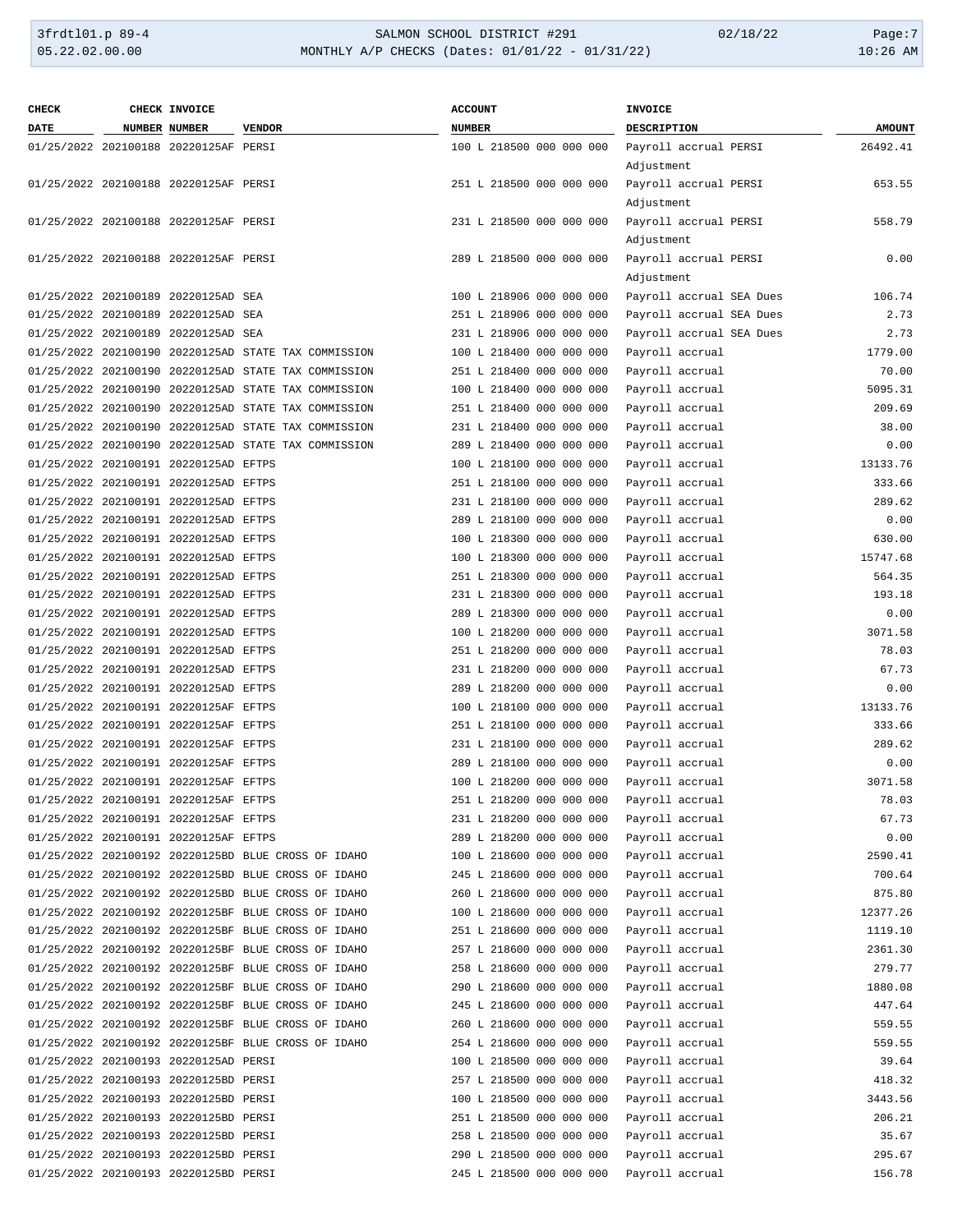#### 3frdtl01.p 89-4 SALMON SCHOOL DISTRICT #291 02/18/22 Page:8 05.22.02.00.00 MONTHLY A/P CHECKS (Dates: 01/01/22 - 01/31/22) 10:26 AM

| <b>CHECK</b> | CHECK INVOICE                         |                                                             | <b>ACCOUNT</b>           | <b>INVOICE</b>             |               |
|--------------|---------------------------------------|-------------------------------------------------------------|--------------------------|----------------------------|---------------|
| <b>DATE</b>  | NUMBER NUMBER                         | <b>VENDOR</b>                                               | <b>NUMBER</b>            | DESCRIPTION                | <b>AMOUNT</b> |
|              | 01/25/2022 202100193 20220125BD PERSI |                                                             | 260 L 218500 000 000 000 | Payroll accrual            | 148.60        |
|              | 01/25/2022 202100193 20220125BD PERSI |                                                             | 254 L 218500 000 000 000 | Payroll accrual            | 68.27         |
|              | 01/25/2022 202100193 20220125BD PERSI |                                                             | 100 L 218500 000 000 000 | Payroll accrual            | 538.81        |
|              | 01/25/2022 202100193 20220125BD PERSI |                                                             | 100 L 218500 000 000 000 | Payroll accrual            | 350.00        |
|              | 01/25/2022 202100193 20220125BD PERSI |                                                             | 257 L 218500 000 000 000 | Payroll accrual            | 150.00        |
|              | 01/25/2022 202100193 20220125BF PERSI |                                                             | 257 L 218500 000 000 000 | Payroll accrual PERSI SL   | 0.00          |
|              | 01/25/2022 202100193 20220125BF PERSI |                                                             | 100 L 218500 000 000 000 | Payroll accrual PERSI SL   | 0.00          |
|              | 01/25/2022 202100193 20220125BF PERSI |                                                             | 251 L 218500 000 000 000 | Payroll accrual PERSI SL   | 0.00          |
|              | 01/25/2022 202100193 20220125BF PERSI |                                                             | 258 L 218500 000 000 000 | Payroll accrual PERSI SL   | 0.00          |
|              | 01/25/2022 202100193 20220125BF PERSI |                                                             | 290 L 218500 000 000 000 | Payroll accrual PERSI SL   | 0.00          |
|              | 01/25/2022 202100193 20220125BF PERSI |                                                             | 245 L 218500 000 000 000 | Payroll accrual PERSI SL   | 0.00          |
|              | 01/25/2022 202100193 20220125BF PERSI |                                                             | 260 L 218500 000 000 000 | Payroll accrual PERSI SL   | 0.00          |
|              | 01/25/2022 202100193 20220125BF PERSI |                                                             | 254 L 218500 000 000 000 | Payroll accrual PERSI SL   | 0.00          |
|              | 01/25/2022 202100193 20220125BF PERSI |                                                             | 257 L 218500 000 000 000 | Payroll accrual PERSI      | 697.58        |
|              |                                       |                                                             |                          | Adjustment                 |               |
|              | 01/25/2022 202100193 20220125BF PERSI |                                                             | 100 L 218500 000 000 000 | Payroll accrual PERSI      | 5742.48       |
|              |                                       |                                                             |                          | Adjustment                 |               |
|              | 01/25/2022 202100193 20220125BF PERSI |                                                             | 251 L 218500 000 000 000 | Payroll accrual PERSI      | 343.89        |
|              |                                       |                                                             |                          |                            |               |
|              |                                       |                                                             |                          | Adjustment                 |               |
|              | 01/25/2022 202100193 20220125BF PERSI |                                                             | 258 L 218500 000 000 000 | Payroll accrual PERSI      | 59.49         |
|              |                                       |                                                             |                          | Adjustment                 |               |
|              | 01/25/2022 202100193 20220125BF PERSI |                                                             | 290 L 218500 000 000 000 | Payroll accrual PERSI      | 493.05        |
|              |                                       |                                                             |                          | Adjustment                 |               |
|              | 01/25/2022 202100193 20220125BF PERSI |                                                             | 245 L 218500 000 000 000 | Payroll accrual PERSI      | 261.44        |
|              |                                       |                                                             |                          | Adjustment                 |               |
|              | 01/25/2022 202100193 20220125BF PERSI |                                                             | 260 L 218500 000 000 000 | Payroll accrual PERSI      | 247.80        |
|              |                                       |                                                             |                          | Adjustment                 |               |
|              | 01/25/2022 202100193 20220125BF PERSI |                                                             | 254 L 218500 000 000 000 | Payroll accrual PERSI      | 113.85        |
|              |                                       |                                                             |                          | Adjustment                 |               |
|              |                                       | 01/25/2022 202100194 20220125AD SALMON SCHOOL DISTRICT #291 | 100 L 218600 000 000 000 | Payroll accrual-DENTAL ADJ | 0.00          |
|              |                                       | 01/25/2022 202100194 20220125AD SALMON SCHOOL DISTRICT #291 | 100 L 218600 000 000 000 | Payroll accrual-VISION ADJ | 0.00          |
|              |                                       | 01/25/2022 202100195 20220125BD STATE TAX COMMISSION        | 100 L 218400 000 000 000 | Payroll accrual            | 427.00        |
|              |                                       | 01/25/2022 202100195 20220125BD STATE TAX COMMISSION        | 257 L 218400 000 000 000 | Payroll accrual            | 30.00         |
|              |                                       | 01/25/2022 202100195 20220125BD STATE TAX COMMISSION        | 290 L 218400 000 000 000 | Payroll accrual            | 5.00          |
|              |                                       | 01/25/2022 202100195 20220125BD STATE TAX COMMISSION        | 100 L 218400 000 000 000 | Payroll accrual            | 387.78        |
|              |                                       | 01/25/2022 202100195 20220125BD STATE TAX COMMISSION        | 257 L 218400 000 000 000 | Payroll accrual            | 2.00          |
|              |                                       | 01/25/2022 202100195 20220125BD STATE TAX COMMISSION        | 251 L 218400 000 000 000 | Payroll accrual            | 0.00          |
|              |                                       | 01/25/2022 202100195 20220125BD STATE TAX COMMISSION        | 290 L 218400 000 000 000 | Payroll accrual            | 1.82          |
|              |                                       | 01/25/2022 202100195 20220125BD STATE TAX COMMISSION        | 258 L 218400 000 000 000 | Payroll accrual            | 0.00          |
|              |                                       | 01/25/2022 202100195 20220125BD STATE TAX COMMISSION        | 245 L 218400 000 000 000 | Payroll accrual            | 6.40          |
|              |                                       | 01/25/2022 202100195 20220125BD STATE TAX COMMISSION        | 260 L 218400 000 000 000 | Payroll accrual            | 2.00          |
|              |                                       | 01/25/2022 202100195 20220125BD STATE TAX COMMISSION        | 254 L 218400 000 000 000 | Payroll accrual            | 0.00          |
|              | 01/25/2022 202100196 20220125BD EFTPS |                                                             | 100 L 218100 000 000 000 | Payroll accrual            | 3512.73       |
|              | 01/25/2022 202100196 20220125BD EFTPS |                                                             | 257 L 218100 000 000 000 | Payroll accrual            | 392.80        |
|              | 01/25/2022 202100196 20220125BD EFTPS |                                                             | 251 L 218100 000 000 000 | Payroll accrual            | 176.12        |
|              | 01/25/2022 202100196 20220125BD EFTPS |                                                             | 290 L 218100 000 000 000 | Payroll accrual            | 316.17        |
|              | 01/25/2022 202100196 20220125BD EFTPS |                                                             | 258 L 218100 000 000 000 | Payroll accrual            | 30.89         |
|              | 01/25/2022 202100196 20220125BD EFTPS |                                                             | 245 L 218100 000 000 000 | Payroll accrual            | 92.31         |
|              | 01/25/2022 202100196 20220125BD EFTPS |                                                             | 260 L 218100 000 000 000 | Payroll accrual            | 74.38         |
|              | 01/25/2022 202100196 20220125BD EFTPS |                                                             | 254 L 218100 000 000 000 | Payroll accrual            | 56.00         |
|              | 01/25/2022 202100196 20220125BD EFTPS |                                                             | 100 L 218300 000 000 000 | Payroll accrual            | 85.00         |
|              | 01/25/2022 202100196 20220125BD EFTPS |                                                             | 257 L 218300 000 000 000 | Payroll accrual            | 100.00        |
|              | 01/25/2022 202100196 20220125BD EFTPS |                                                             | 290 L 218300 000 000 000 | Payroll accrual            | 75.00         |
|              | 01/25/2022 202100196 20220125BD EFTPS |                                                             | 100 L 218300 000 000 000 |                            | 1984.98       |
|              |                                       |                                                             |                          | Payroll accrual            |               |
|              | 01/25/2022 202100196 20220125BD EFTPS |                                                             | 257 L 218300 000 000 000 | Payroll accrual            | 74.70         |
|              | 01/25/2022 202100196 20220125BD EFTPS |                                                             | 251 L 218300 000 000 000 | Payroll accrual            | 59.60         |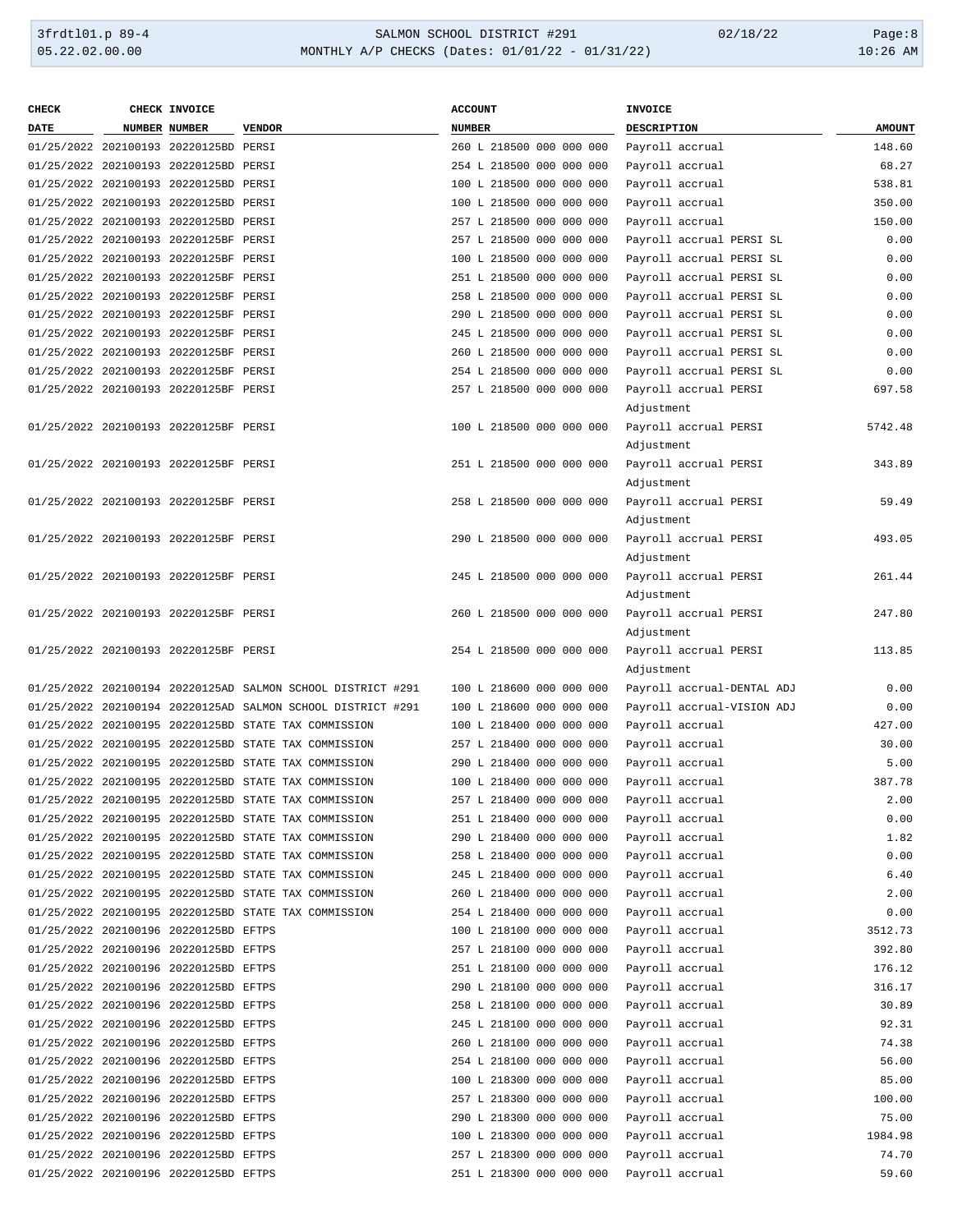# 3frdtl01.p 89-4 <br>
35.22.02.00.00 <br>
35.22.02.00.00 MONTHLY A/P CHECKS (Dates: 01/01/22 - 01/31/22) <br>
35.22.02.00.00 MONTHLY A/P CHECKS (Dates: 01/01/22 - 01/31/22) MONTHLY A/P CHECKS (Dates: 01/01/22 - 01/31/22)

| <b>CHECK</b> | CHECK INVOICE                         |                                                      | <b>ACCOUNT</b>           | <b>INVOICE</b>     |               |
|--------------|---------------------------------------|------------------------------------------------------|--------------------------|--------------------|---------------|
| <b>DATE</b>  | <b>NUMBER NUMBER</b>                  | <b>VENDOR</b>                                        | <b>NUMBER</b>            | <b>DESCRIPTION</b> | <b>AMOUNT</b> |
|              | 01/25/2022 202100196 20220125BD EFTPS |                                                      | 290 L 218300 000 000 000 | Payroll accrual    | 112.24        |
|              | 01/25/2022 202100196 20220125BD EFTPS |                                                      | 258 L 218300 000 000 000 | Payroll accrual    | 0.00          |
|              | 01/25/2022 202100196 20220125BD EFTPS |                                                      | 245 L 218300 000 000 000 | Payroll accrual    | 80.59         |
|              | 01/25/2022 202100196 20220125BD EFTPS |                                                      | 260 L 218300 000 000 000 | Payroll accrual    | 10.88         |
|              | 01/25/2022 202100196 20220125BD EFTPS |                                                      | 254 L 218300 000 000 000 | Payroll accrual    | 0.00          |
|              | 01/25/2022 202100196 20220125BD EFTPS |                                                      | 100 L 218200 000 000 000 | Payroll accrual    | 821.55        |
|              | 01/25/2022 202100196 20220125BD EFTPS |                                                      | 257 L 218200 000 000 000 | Payroll accrual    | 91.88         |
|              | 01/25/2022 202100196 20220125BD EFTPS |                                                      | 251 L 218200 000 000 000 | Payroll accrual    | 41.18         |
|              | 01/25/2022 202100196 20220125BD EFTPS |                                                      | 290 L 218200 000 000 000 | Payroll accrual    | 73.95         |
|              | 01/25/2022 202100196 20220125BD EFTPS |                                                      | 258 L 218200 000 000 000 | Payroll accrual    | 7.22          |
|              | 01/25/2022 202100196 20220125BD EFTPS |                                                      | 245 L 218200 000 000 000 | Payroll accrual    | 21.59         |
|              | 01/25/2022 202100196 20220125BD EFTPS |                                                      | 260 L 218200 000 000 000 | Payroll accrual    | 17.40         |
|              | 01/25/2022 202100196 20220125BD EFTPS |                                                      | 254 L 218200 000 000 000 | Payroll accrual    | 13.10         |
|              | 01/25/2022 202100196 20220125BF EFTPS |                                                      | 100 L 218100 000 000 000 | Payroll accrual    | 3512.73       |
|              | 01/25/2022 202100196 20220125BF EFTPS |                                                      | 257 L 218100 000 000 000 | Payroll accrual    | 392.80        |
|              | 01/25/2022 202100196 20220125BF EFTPS |                                                      | 251 L 218100 000 000 000 | Payroll accrual    | 176.12        |
|              | 01/25/2022 202100196 20220125BF EFTPS |                                                      | 290 L 218100 000 000 000 | Payroll accrual    | 316.17        |
|              | 01/25/2022 202100196 20220125BF EFTPS |                                                      | 258 L 218100 000 000 000 | Payroll accrual    | 30.89         |
|              | 01/25/2022 202100196 20220125BF EFTPS |                                                      | 245 L 218100 000 000 000 | Payroll accrual    | 92.31         |
|              | 01/25/2022 202100196 20220125BF EFTPS |                                                      | 260 L 218100 000 000 000 | Payroll accrual    | 74.38         |
|              | 01/25/2022 202100196 20220125BF EFTPS |                                                      | 254 L 218100 000 000 000 | Payroll accrual    | 56.00         |
|              | 01/25/2022 202100196 20220125BF EFTPS |                                                      | 100 L 218200 000 000 000 | Payroll accrual    | 821.55        |
|              | 01/25/2022 202100196 20220125BF EFTPS |                                                      | 257 L 218200 000 000 000 | Payroll accrual    | 91.88         |
|              | 01/25/2022 202100196 20220125BF EFTPS |                                                      | 251 L 218200 000 000 000 | Payroll accrual    | 41.18         |
|              | 01/25/2022 202100196 20220125BF EFTPS |                                                      | 290 L 218200 000 000 000 | Payroll accrual    | 73.95         |
|              | 01/25/2022 202100196 20220125BF EFTPS |                                                      | 258 L 218200 000 000 000 | Payroll accrual    | 7.22          |
|              | 01/25/2022 202100196 20220125BF EFTPS |                                                      | 245 L 218200 000 000 000 | Payroll accrual    | 21.59         |
|              | 01/25/2022 202100196 20220125BF EFTPS |                                                      | 260 L 218200 000 000 000 | Payroll accrual    | 17.40         |
|              | 01/25/2022 202100196 20220125BF EFTPS |                                                      | 254 L 218200 000 000 000 | Payroll accrual    | 13.10         |
|              |                                       | 01/25/2022 202100197 20220125CD STATE TAX COMMISSION | 100 L 218400 000 000 000 | Payroll accrual    | 0.00          |
|              | 01/25/2022 202100198 20220125CD EFTPS |                                                      | 100 L 218100 000 000 000 | Payroll accrual    | 178.72        |
|              | 01/25/2022 202100198 20220125CD EFTPS |                                                      | 100 L 218300 000 000 000 | Payroll accrual    | 39.08         |
|              | 01/25/2022 202100198 20220125CD EFTPS |                                                      | 100 L 218200 000 000 000 | Payroll accrual    | 41.80         |
|              | 01/25/2022 202100198 20220125CF EFTPS |                                                      | 100 L 218100 000 000 000 | Payroll accrual    | 178.72        |
|              | 01/25/2022 202100198 20220125CF EFTPS |                                                      | 100 L 218200 000 000 000 | Payroll accrual    | 41.80         |
|              |                                       |                                                      |                          |                    |               |

Totals for checks 334000.41